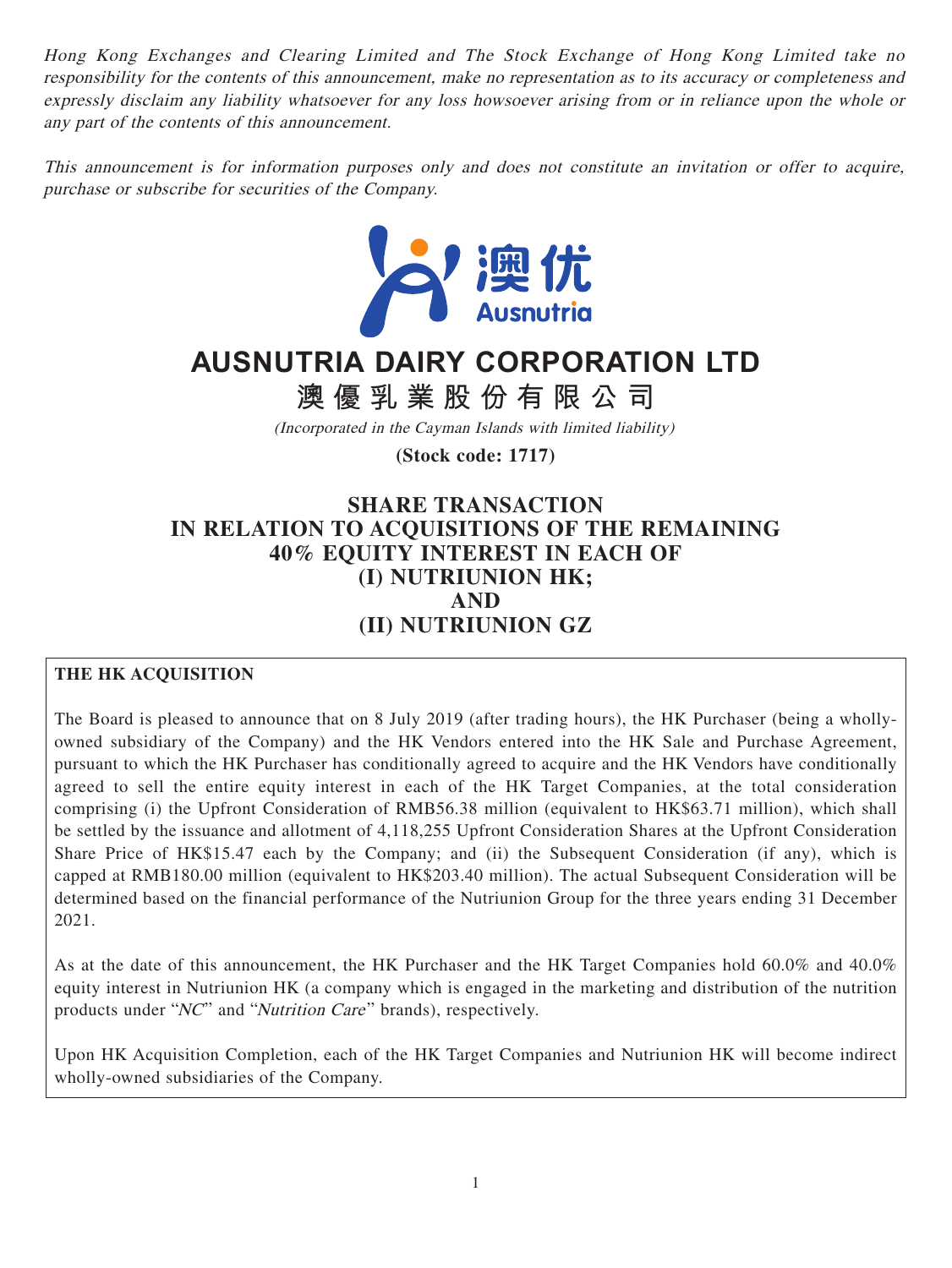## **THE GZ ACQUISITION**

On 8 July 2019 (after trading hours), the GZ Purchaser and the GZ Vendors entered into the GZ Sale and Purchase Agreement, pursuant to which the GZ Purchaser has conditionally agreed to acquire and the GZ Vendors have conditionally agreed to sell the 40.0% equity interest in Nutriunion GZ, at the GZ Acquisition Consideration of RMB6.82 million (equivalent to HK\$7.71 million), which shall be settled by cash.

Upon the GZ Acquisition Completion, Nutriunion GZ, a company which is engaged in marketing and distribution of nutrition products in the PRC, will become an indirect wholly-owned subsidiary of the Company.

## **IMPLICATIONS UNDER THE LISTING RULES**

Pursuant to Rule 14.22 of the Listing Rules, the Acquisitions shall be aggregated as if they were one transaction for the purpose of Chapter 14 of the Listing Rules. Upon aggregation, as all the applicable percentage ratios (as defined in Rule 14.07 of the Listing Rules) in respect of the Acquisitions are less than 5.0% and part of the considerations of the Acquisitions will be satisfied by the issuance and allotment of the Consideration Shares, the Acquisitions constitute a share transaction for the Company and is subject to reporting and announcement requirements under Chapter 14 of the Listing Rules.

Both Nutriunion HK and Nutriunion GZ are insignificant subsidiaries of the Company by virtue of Rule 14A.09 of the Listing Rules. Therefore, notwithstanding Mr. Zhao, Mr. Lin and Mr. Qu's directorships and supervisorship in the Nutriunion Group and their interests in the HK Vendors, they and their associates are not regarded as connected persons of the Company pursuant to Rule 14A.09 of the Listing Rules.

## **THE HK ACQUISITION**

The Board is pleased to announce that on 8 July 2019 (after trading hours), the HK Purchaser (being a whollyowned subsidiary of the Company) and the HK Vendors entered into the HK Sale and Purchase Agreement, pursuant to which the HK Purchaser has conditionally agreed to acquire and the HK Vendors have conditionally agreed to sell the entire equity interest in each of the HK Target Companies at the total consideration comprising (i) the Upfront Consideration of RMB56.38 million (equivalent to HK\$63.71 million), which shall be settled by the issuance and allotment of 4,118,255 Upfront Consideration Shares at the Upfront Consideration Share Price of HK\$15.47 each by the Company; and (ii) the Subsequent Consideration (if any), which is capped at RMB180.00 million (equivalent to HK\$203.40 million) and will be determined based on the financial performance of the Nutriunion Group for the three years ending 31 December 2021.

As at the date of this announcement, the HK Purchaser and the HK Target Companies hold 60.0% and 40.0% equity interest in Nutriunion HK, respectively.

The principal terms of the HK Sale and Purchase Agreement are set out below:

- Date : 8 July 2019 (after trading hours)
- 
- 
- Parties : (i) the Company, being the issuer;
	- (ii) Superior Winner Investment Limited, being the HK Purchaser;
	- (iii) Ultimate Billion Enterprises Limited, being Vendor A;
	- (iv) Smart Vision Asia Corporation, being Vendor B;
	- (v) Mr. Zhao, being one of the Warrantors; and
	- (vi) Mr. Lin, being one of the Warrantors.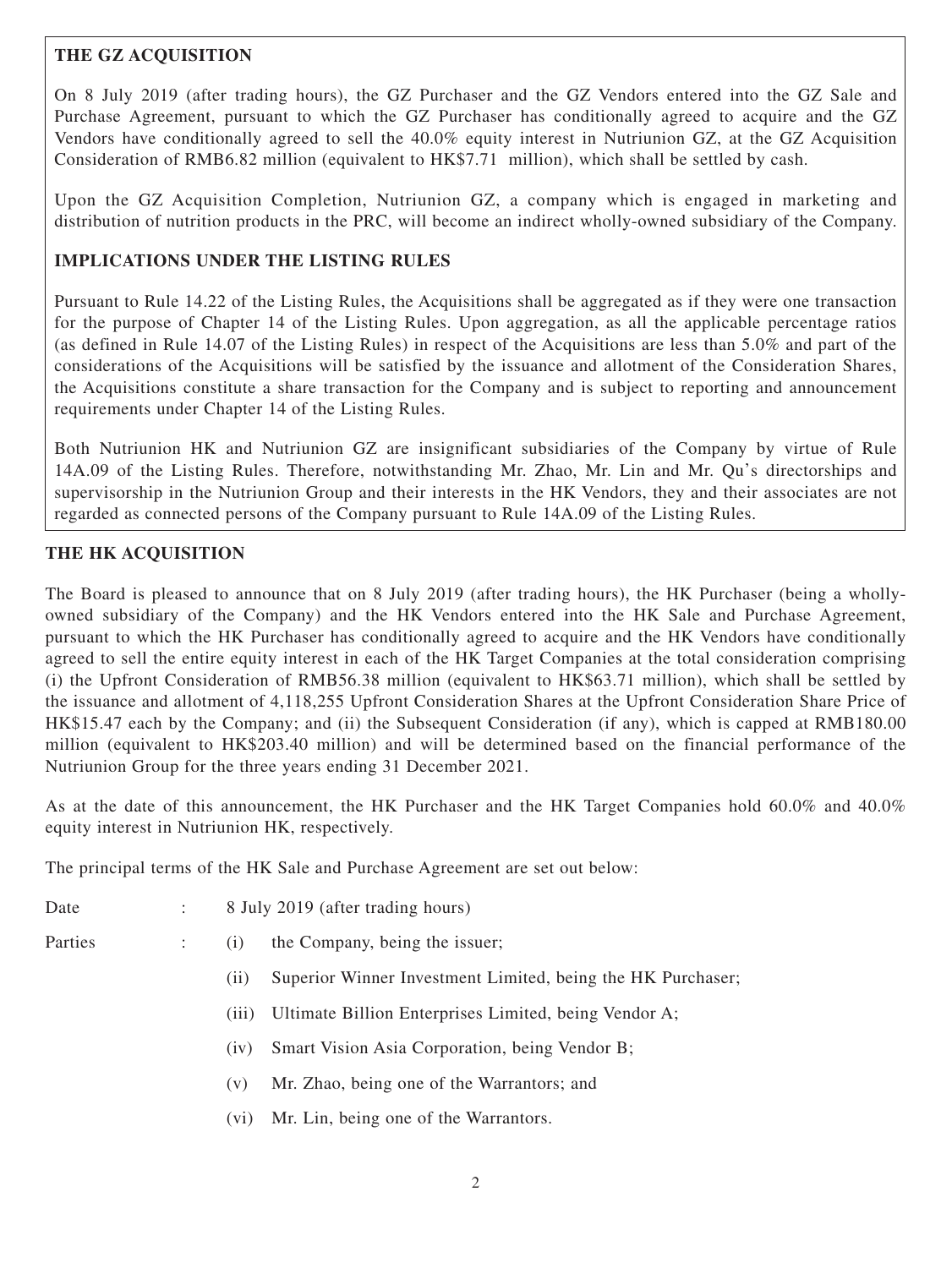As at the date of this announcement, Mr. Zhao and Mr. Lin, who legally and beneficially own 44.0% and 29.0% of the entire equity interest in Vendor A respectively, are directors of certain insignificant subsidiaries of the Company, and Mr. Qu, who is the sole legal and beneficial owner of Vendor B, is a supervisor of an insignificant subsidiary of the Company. Save as the abovementioned, to the best of the Directors' knowledge, information and belief, having made all reasonable enquiries, the HK Vendors are parties independent from the Company and its connected persons as at the date of this announcement.

#### **HK Acquisition Consideration**

Pursuant to the HK Sale and Purchase Agreement, the maximum consideration payable by the HK Purchaser to the HK Vendors for the HK Acquisition shall be RMB236.38 million (equivalent to HK\$267.11 million), which comprises the Upfront Consideration and the Subsequent Consideration (if any).

## **Upfront Consideration**

The total Upfront Consideration shall be RMB56.38 million (equivalent to HK\$63.71 million), among which, RMB42.28 million (equivalent to HK\$47.78 million) and RMB14.10 million (equivalent to HK\$15.93 million) shall be payable to Vendor A and Vendor B respectively.

The Upfront Consideration shall be fully settled by the issuance and allotment of a total of 4,118,255 Upfront Consideration Shares at the Upfront Consideration Share Price of HK\$15.47 each by the Company. Upon HK Acquisition Completion, 3,088,691 Upfront Consideration Shares and 1,029,564 Upfront Consideration Shares shall be issued and allotted to Vendor A and Vendor B respectively.

## **Subsequent Consideration**

The Subsequent Consideration, with a maximum cap of RMB180.00 million (equivalent to HK\$203.40 million), will be payable to Vendor A only, subject to the fulfilment of the following conditions:

- (i)  $(P_{19} + P_{20} + P_{21}) \geq \text{RMB60.00 million; and}$
- (ii) each of  $G_1$ <sup>9</sup>,  $G_2$ <sup>0</sup> and  $G_2$ <sup>1</sup> equals or exceeds 30%.

If any of the conditions above is not met, the amount of the Subsequent Consideration shall be zero. If both conditions above are met, the Subsequent Consideration shall be determined as follows:

(i) If RMB60.00 million  $\leq (P_{19} + P_{20} + P_{21}) < RMB100.00$  million, then

Subsequent Consideration =  $[(P_{19} + P_{20} + P_{21})/3] \times 8 \times 30\%$ 

(ii) If RMB100.00 million  $\leq (P_{19} + P_{20} + P_{21}) < RMB130.00$  million then

Subsequent Consideration =  $[(P_{19} + P_{20} + P_{21})/3]$  x 9 x 30%

(iii) If  $(P_{19} + P_{20} + P_{21}) \geq \text{RMB130.00 million, then}$ 

Subsequent Consideration =  $[(P_{19} + P_{20} + P_{21})/3]$  x 10 x 30%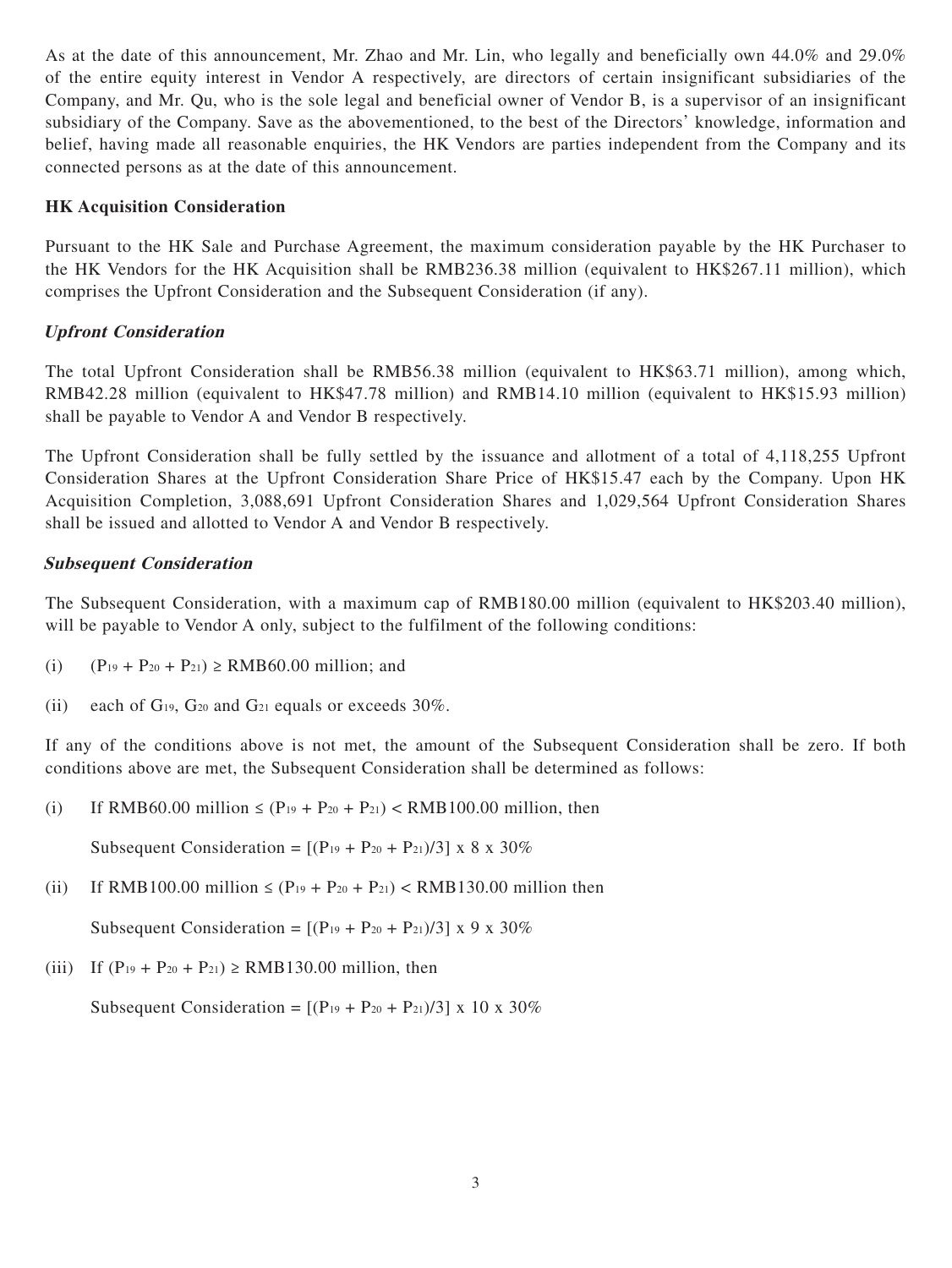Where (for all the calculation formulas above),

- $G_{19} = [(R_{19} R_{18})/R_{18}]$  or zero, whichever is higher;
- $G_{20} = [(R_{20} R_{19})/R_{19}]$  or zero, whichever is higher;
- $G_{21} = [(R_{21} R_{20})/R_{20}]$  or zero, whichever is higher;
- $R_{18}$  = the aggregate of the respective audited revenue of Nutriunion HK and Nutriunion GZ for the financial year ended 31 December 2018;
- $R_{19}$  = the aggregate of the respective audited revenue of Nutriunion HK and Nutriunion GZ for the financial year ending 31 December 2019;
- $R_{20}$  = the aggregate of the respective audited revenue of Nutriunion HK and Nutriunion GZ for the financial year ending 31 December 2020;
- $R_{21}$  = the aggregate of the respective audited revenue of Nutriunion HK and Nutriunion GZ for the financial year ending 31 December 2021;
- $P_{19}$  = the aggregate of the respective audited net profit before taxation of Nutriunion HK and Nutriunion GZ for the financial year ending 31 December 2019;
- $P_{20}$  = the aggregate of the respective audited net profit before taxation of Nutriunion HK and Nutriunion GZ for the financial year ending 31 December 2020;
- $P_{21}$  = the aggregate of the respective audited net profit before taxation of Nutriunion HK and Nutriunion GZ for the financial year ending 31 December 2021.

The Subsequent Consideration (if any) will be settled by cash or by the issuance and allotment of the Subsequent Consideration Shares at the Subsequent Consideration Share Price by the Company to Vendor A at the sole and absolute discretion of HK Purchaser. The Subsequent Consideration shall be payable to Vendor A on the Subsequent Consideration Date.

The HK Acquisition Consideration was determined after arm's length negotiations between the HK Purchaser and the HK Vendors with reference to among others, (i) the historical financial performance of Nutriunion HK; and (ii) the business development and prospects of Nutriunion HK in the medium to long term. The Directors consider that the HK Acquisition Consideration is fair and reasonable and the HK Acquisition is in the interests of the Company and the Shareholders as a whole.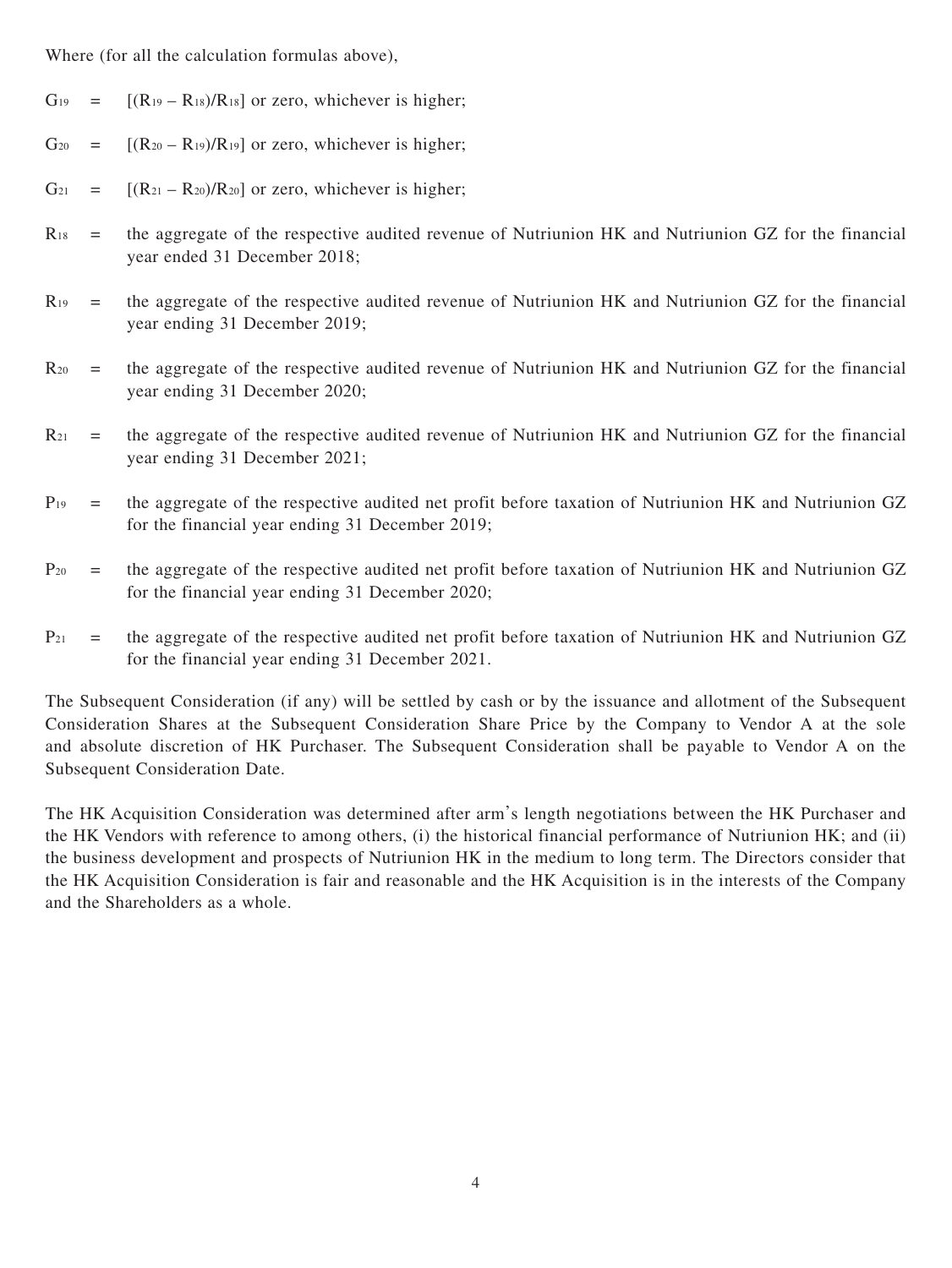## **Upfront Consideration Shares**

## **Share price**

The Upfront Consideration Share Price of HK\$15.47 per Upfront Consideration Share represents:

- (i) a discount of approximately 4.03% to the closing price of HK\$16.12 per Share as quoted on the Stock Exchange on 8 July 2019, being the date of the HK Sale and Purchase Agreement;
- (ii) a discount of approximately 4.55% to the average closing price of HK\$16.208 per Share as quoted on the Stock Exchange for the last five consecutive trading days up to but excluding the date of the HK Sale and Purchase Agreement; and
- (iii) a discount of approximately 1.86% to the average closing price of HK\$15.763 per Share as quoted on the Stock Exchange for the last ten consecutive trading days up to but excluding the date of the HK Sale and Purchase Agreement.

The Upfront Consideration Share Price was determined after arm's length negotiations between the HK Purchaser and the HK Vendors with reference to the volume weighted average closing price per Share as quoted on the Stock Exchange for the last 25 consecutive trading days up to but excluding the date of the HK Sale and Purchase Agreement. The Directors consider that the Upfront Consideration Share Price is fair and reasonable and in the interest of the Company and the Shareholders as a whole.

## **Number of Consideration Shares**

Assuming (i) the Subsequent Consideration, with a maximum cap of RMB180.00 million (equivalent to HK\$203.40 million), will be fully settled by the issuance and allotment of the Subsequent Consideration Shares; and (ii) the Subsequent Consideration Share Price will be the same as the Upfront Consideration Share Price, the number of Subsequent Consideration Shares will be 13,148,028 Shares. Accordingly, the maximum number of Consideration Shares will be 17,266,283 Shares.

As at the date of this announcement, the Company has 1,607,898,044 Shares in issue. The maximum number of 17,266,283 Consideration Shares represents:

- (i) approximately 1.07% of the total number of issued Shares as at the date of this announcement;
- (ii) approximately 1.06% of the total number of issued Shares as enlarged by the issuance and allotment of the Consideration Shares (assuming there will be no change in the total number of issued Shares between the date of the HK Sale and Purchase Agreement and the issuance and allotment of the Consideration Shares).

The aggregate nominal value of the maximum number of the Consideration Shares shall be HK\$1,726,628.30.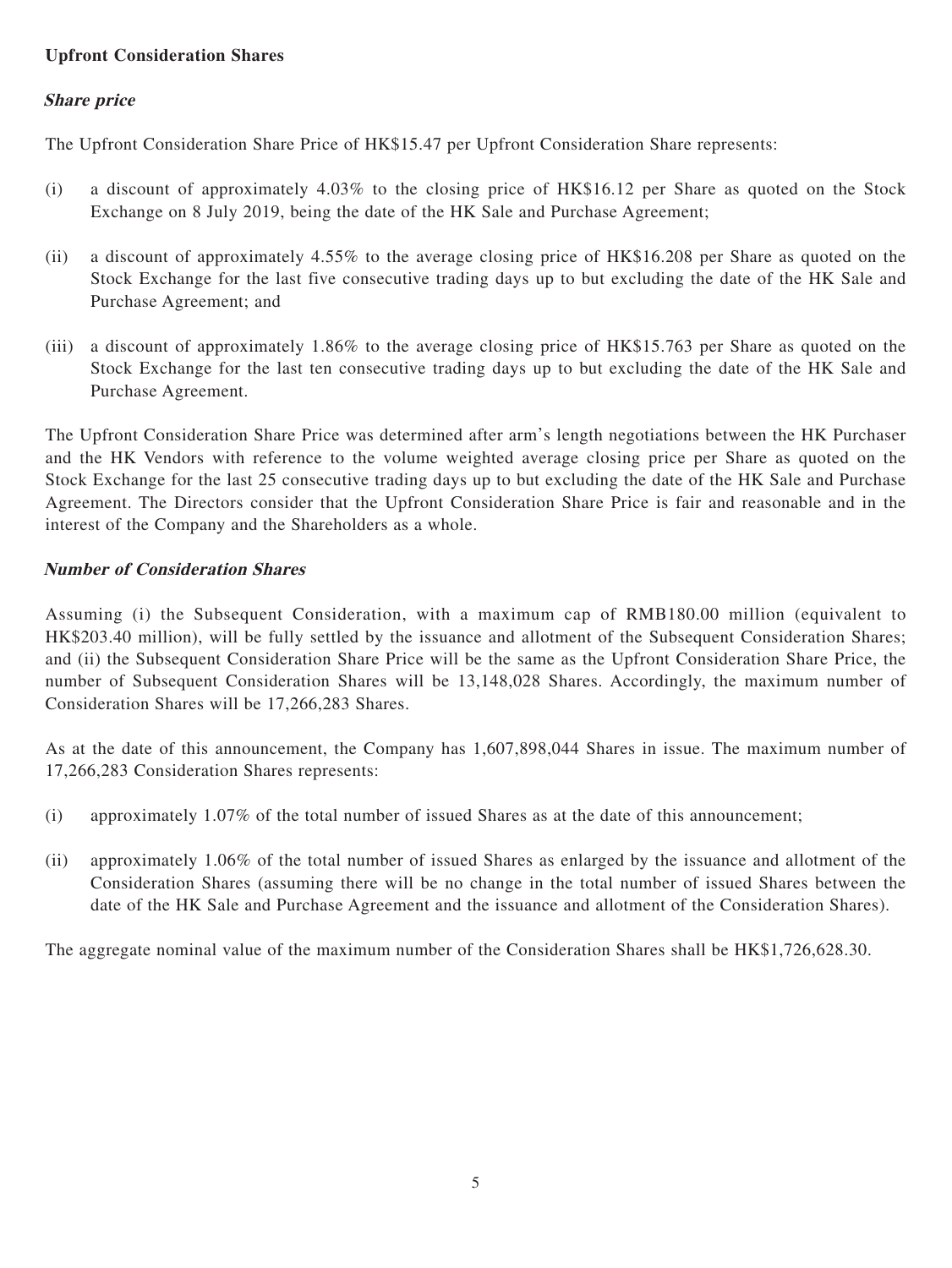## **Lock-up undertakings**

Pursuant to the HK Sale and Purchase Agreement, Vendor A undertakes to the HK Purchaser that it will not:

- (i) for a period of twelve (12) months (subject to any applicable Lock-up Extention (defined below)) from the HK Acquisition Completion Date (the "**Lock-up Period I**"), sell, give, transfer, distribute, assign or dispose of or otherwise Encumber any of the 3,088,691 Upfront Consideration Shares to be issued and allotted to it;
- (ii) for a period of twelve (12) months (subject to any applicable Lock-up Extention) from the date immediately after the expiry of the Lock-up Period I (the "**Lock-up Period II**"), sell, give, transfer, distribute, assign or dispose of or otherwise Encumber more than one-third of the 3,088,691 Upfront Consideration Shares to be issued and allotted to it; or
- (iii) for a period of twelve (12) months (subject to any applicable Lock-up Extention) from the date immediately after the expiry of the Lock-up Period II (the "**Lock-up Period III**"), sell, give, transfer, distribute, assign or dispose of or otherwise Encumber more than two-thirds of the 3,088,691 Upfront Consideration Shares to be issued and allotted to it,

unless prior written consent has been obtained from the HK Purchaser.

Further, pursuant to the HK Sale and Purchase Agreement, Vendor B undertakes to the HK Purchaser that it will not, for a period of twelve (12) months from the HK Acquisition Completion Date, sell, give, transfer, distribute, assign or dispose of or otherwise Encumber any of the 1,029,564 Upfront Consideration Shares to be issued and allotted to it, unless prior written consent has been obtained from the HK Purchaser.

As to the Subsequent Consideration Shares (if any), Vendor A further undertakes to the HK Purchaser that it will not:

- (i) for a period of twelve (12) months (subject to any applicable Lock-up Extention) from the Subsequent Consideration Date (the "**Lock-up Period IV**"), sell, give, transfer, distribute, assign or dispose of or otherwise Encumber any of the Subsequent Consideration Shares; or
- (ii) for a period of twelve (12) months (subject to any applicable Lock-up Extention) from the date immediately after the expiry of the Lock-up Period IV, sell, give, transfer, distribute, assign or dispose of or otherwise Encumber more than half of the Subsequent Consideration Shares,

unless prior written consent has been obtained from the HK Purchaser.

#### **Extention of the Lock-up Periods**

For any of the aforementioned lock-up periods, if for the last financial year the last day of which falls within that lock-up period, the relevant revenue growth rate of that financial year (i.e.  $G_{19}$ ,  $G_{20}$ ,  $G_{21}$  as defined under the paragraph headed "Subsequent Consideration" above) is less than 30.0%, the HK Purchaser may extend the relevant lock-up period by twelve (12) months from its original expiry date (each a "**Lock-up Extension**"), provided that the Purchaser may exercise its extension rights no more than two (2) times in total for all lock-up periods.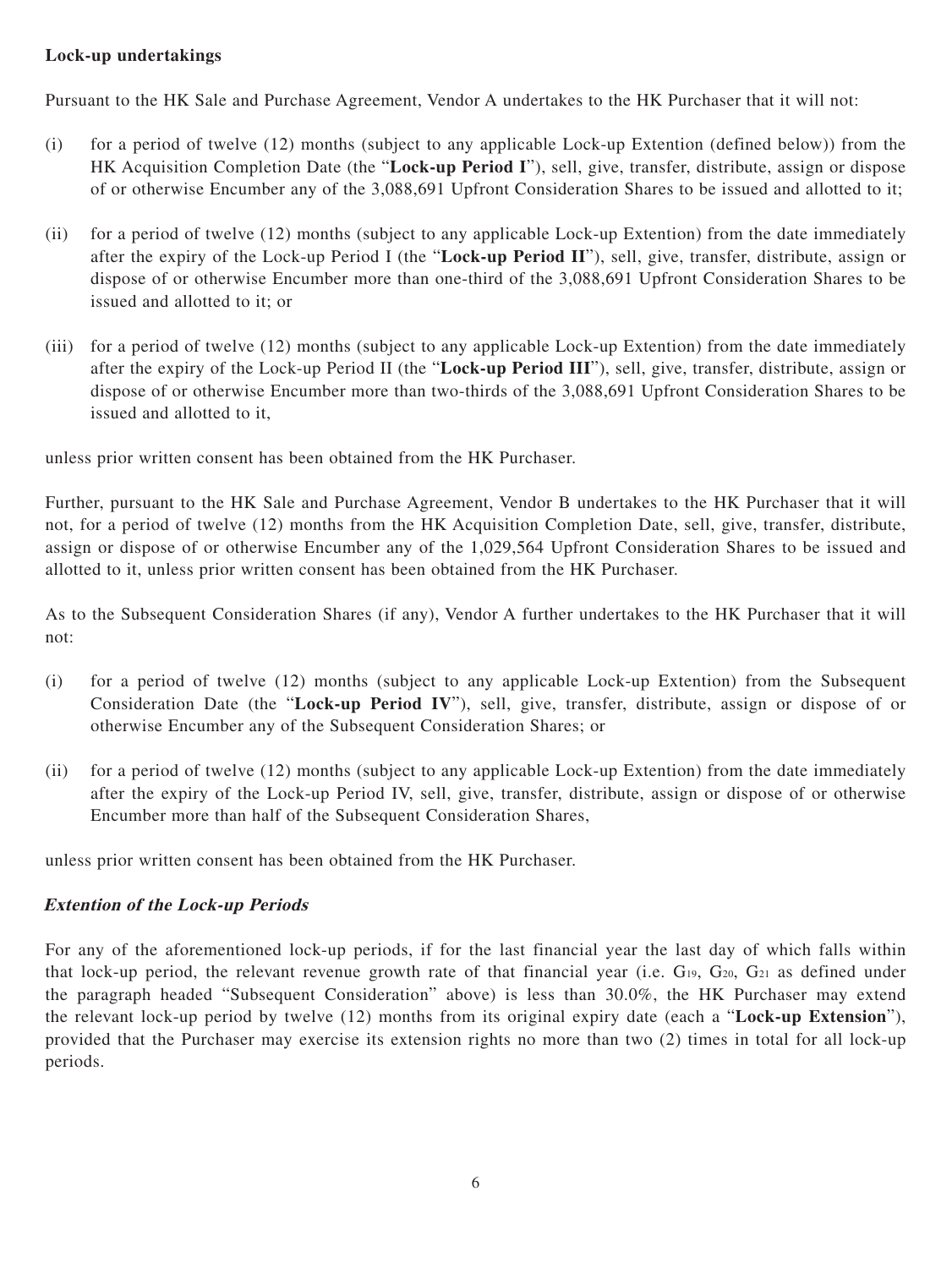## **Conditions precedent**

The HK Acquisition Completion shall be conditional upon the fulfilment of the following conditions:

- (i) the representations, warranties and undertakings given by each of the HK Vendors and the Warrantors as set out in the HK Sale and Purchase Agreement remaining true, accurate and not misleading throughout the period from the date of the HK Sale and Purchase Agreement to the HK Acquisition Completion Date;
- (ii) all necessary consents from any relevant governmental or regulatory authorities or other relevant third parties in connection with the HK Sale and Purchase Agreement and the transactions contemplated hereunder required to be obtained on the part of each of the HK Vendors and the Warrantors (where applicable) having been obtained;
- (iii) the board of directors of each of the HK Purchaser and the Company (other than, in the case of the Company, any Director required to abstain from voting under the articles of association of the Company) having passed necessary resolutions approving the entering into, execution, delivery and performance of the HK Sale and Purchase Agreement and the transactions contemplated hereunder;
- (iv) all necessary consents from any relevant governmental or regulatory authorities or other relevant third parties in connection with the HK Sale and Purchase Agreement and the transactions contemplated hereunder required to be obtained on the part of each of the HK Purchaser and the Company having been obtained; and
- (v) the Company having obtained an approval from the Stock Exchange for the listing of and permission to deal in the Consideration Shares and such listing and permission not being subsequently revoked prior to the issuance and allotment of the Upfront Consideration Shares.

Condition precedent (i) as set out above may be waived in writing by the HK Purchaser at its sole and absolute discretion. Save as aforesaid, none of the conditions precedent above is waivable. If any of the conditions precedent set out above are not fulfilled or waived at or before 5:00 p.m. (Hong Kong time) on the HK Long Stop Date, the HK Sale and Purchase Agreement shall lapse.

As at the date of this announcement, condition precedent (iii) has been fulfilled.

## **Completion**

Upon HK Acquisition Completion, the HK Target Companies will be wholly-owned by the HK Purchaser and become indirect wholly-owned subsidiaries of the Company. Their financial results, assets and liabilities will be consolidated into the consolidated financial statement of the Company. As such, Nutriunion HK will in turn become wholly-owned by the HK Purchaser, and thereby become an indirect wholly-owned subsidiary of the Company. Its financial results, assets and liabilities will continue to be consolidated into the consolidated financial statement of the Company.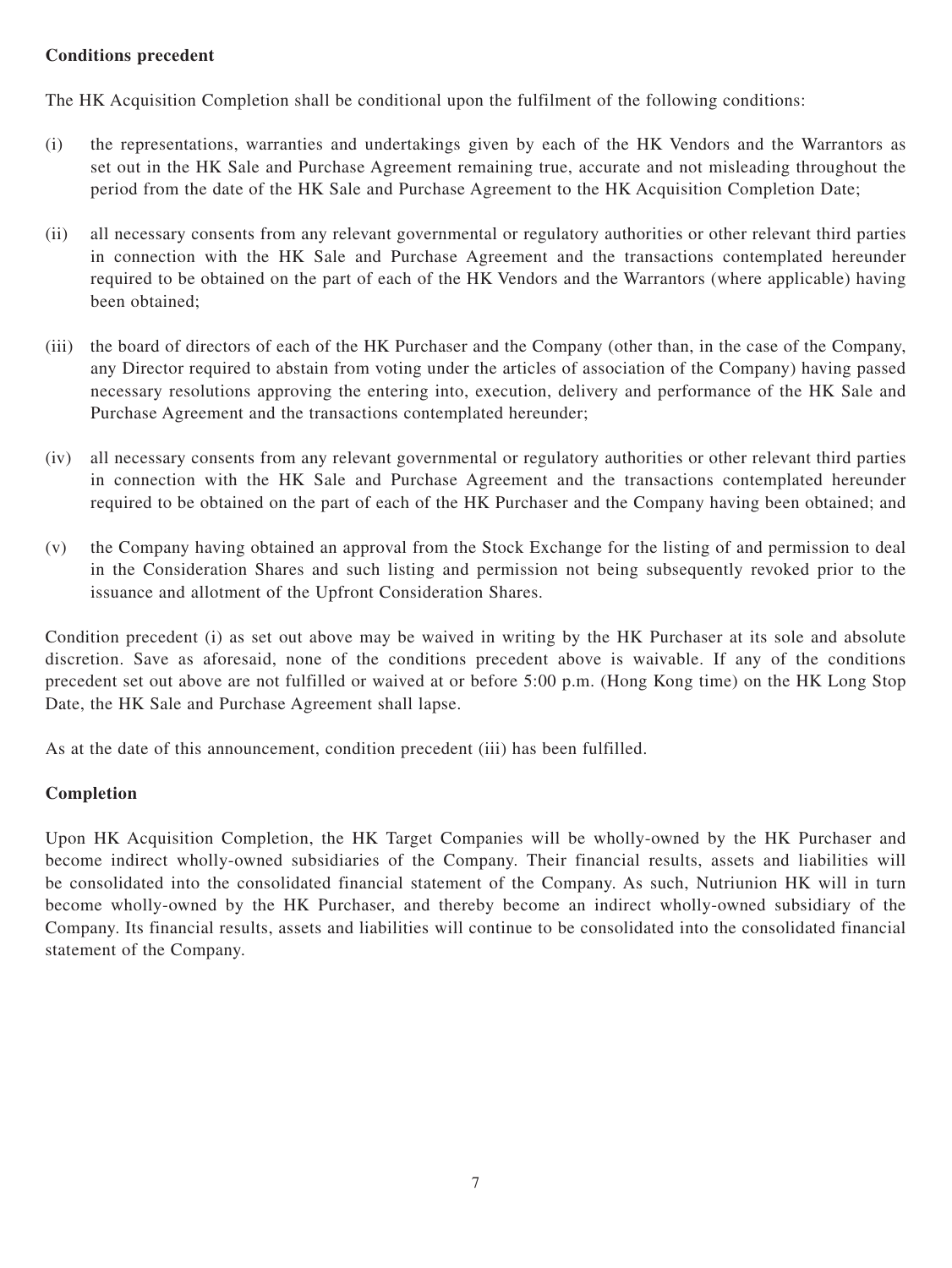## **THE GZ ACQUISITION**

#### **GZ Sale and Purchase Agreement**

The Board is pleased to announce that on 8 July 2019 (after trading hours), the GZ Purchaser and the GZ Vendors entered into the GZ Sale and Purchase Agreement, pursuant to which the GZ Purchaser has conditionally agreed to acquire and the GZ Vendors have conditionally agreed to sell the 40.0% equity interest in Nutriunion GZ, a company which is engaged in marketing and distribution of nutrition products in the PRC, at the GZ Acquisition Consideration of RMB6.82 million (equivalent to HK\$7.71 million), which shall be settled by cash within ten (10) Business Days after the GZ Acquisition Completion.

The principal terms of the GZ Sale and Purchase Agreement are set out below:

| Date    | $\ddot{\phantom{a}}$ |       | 8 July 2019 (after trading hours)                                            |
|---------|----------------------|-------|------------------------------------------------------------------------------|
| Parties | ÷                    | (i)   | Hunan Aolian Hemei Food Co. Ltd.* (湖南澳聯和美食品有限公司), being the GZ<br>Purchaser; |
|         |                      | (i)   | Mr. Zhao, being one of the GZ Vendors;                                       |
|         |                      | (iii) | Mr. Qu, being one of the GZ Vendors; and                                     |
|         |                      | (1V)  | Mr. Lin, being one of the GZ Vendors                                         |

As at the date of this announcement, the Mr. Zhao and Mr. Lin are directors of certain insignificant subsidiaries of the Company. Mr. Qu is the supervisor of an insignificant subsidiary of the Company. Save as the abovementioned, to the best of the Directors' knowledge, information and belief, having made all reasonable enquiries, the GZ Vendors are parties independent from the Company and its connected persons as at the date of this announcement.

The registered capital of Nutriunion GZ is RMB50.00 million. As at the date of this announcement, the paidup capital of Nutriunion GZ is RMB35.00 million. Pursuant to the GZ Sale and Purchase Agreement, the GZ Acquisition Completion is conditional upon the settlement of the unpaid capital of Nutriunion GZ.

#### **GZ Acquisition Consideration**

Pursuant to the GZ Sale and Purchase Agreement, the consideration for the GZ Acquisition shall be RMB6.82 million (equivalent to HK\$7.71 million). The GZ Acquisition Consideration shall be settled in cash within ten (10) Business Days after the GZ Acquisition Completion.

The GZ Acquisition Consideration is determined after arm's length negotiations between the GZ Purchaser and the GZ Vendors with reference to, among others, (i) the historical financial performance of Nutriunion GZ; (ii) the net asset value of Nutriunion GZ; (iii) the business development, in particular the ecommerce platform that Nutriunion GZ has established; and (iv) prospects of Nutriunion GZ in the medium to long term. The Directors consider that the GZ Acquisition Consideration is fair and reasonable and the GZ Acquisition is in the interests of the Company and the Shareholders as a whole.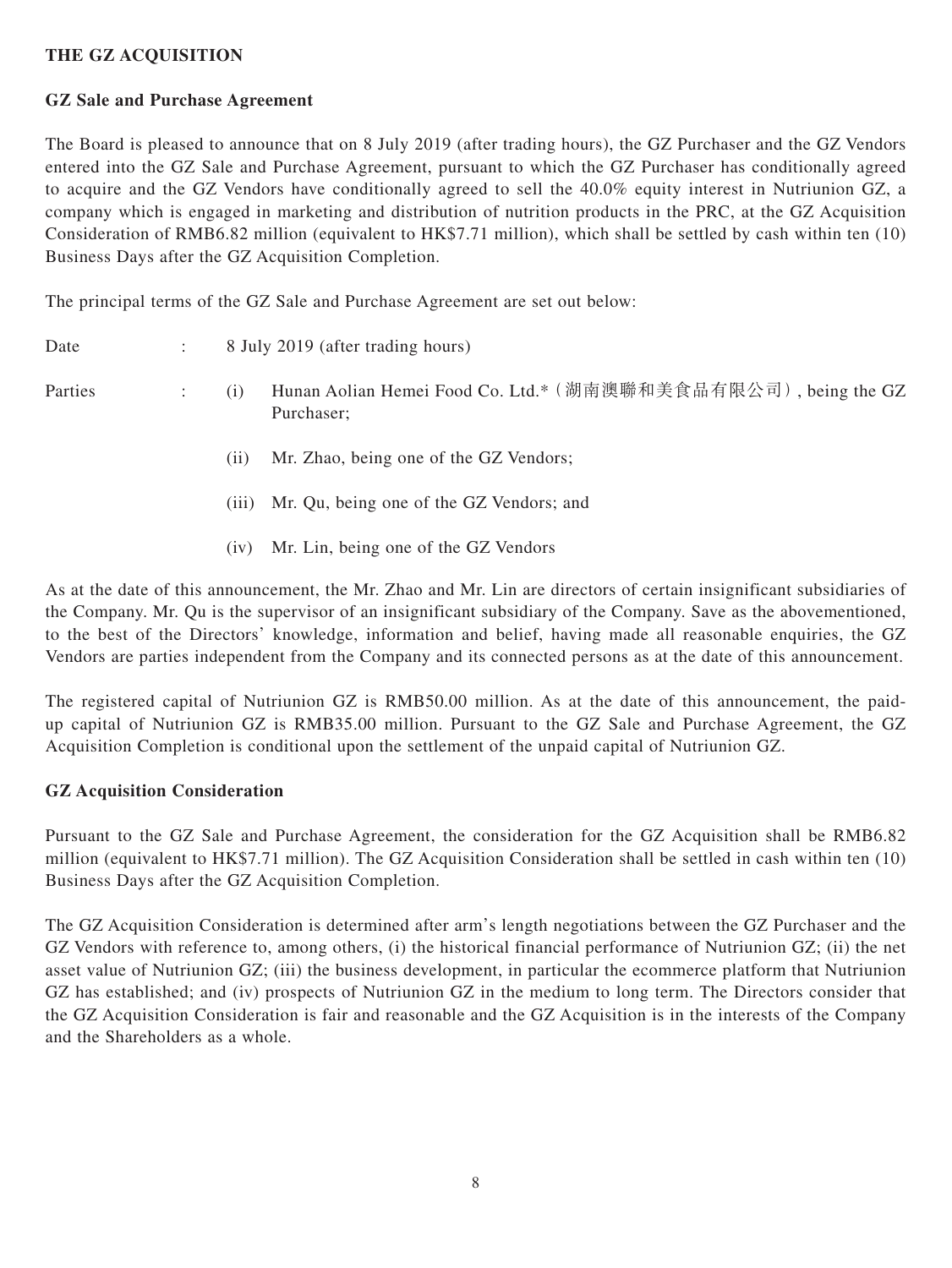## **Conditions precedent**

The GZ Acquisition Completion shall be conditional upon the fulfilment of the following conditions:

- (i) Nutriunion GZ having passed the shareholders' resolution(s) approving the GZ Sale and Purchase Agreement and the transactions contemplated thereunder;
- (ii) the Company having obtained all necessary approvals from the Stock Exchange for the GZ Acquisition (if applicable);
- (iii) the GZ Purchaser having passed the shareholders' resolution(s) or the board's resolution(s) approving the GZ Sale and Purchase Agreement and the transactions contemplated thereunder; and
- (iv) the GZ Vendors having settled the unpaid capital within 90 days from the date of the GZ Sale and Purchase Agreement.

As at the date of this announcement, conditions precedent (i) and (iii) have been fulfilled.

#### **Completion**

Upon GZ Acquisition Completion and the Deed of Trust becoming effective, Nutriunion GZ will be beneficially wholly-owned by Ausnutria China (through the GZ Trustee and the GZ Purchaser) and become an indirect whollyowned subsidiary of the Company. Its financial results, assets and liabilities will continue to be consolidated into the consolidated financial statement of the Company.

#### **Deed of Trust**

As at the date of this announcement, 60.0% equity interest of Nutriunion GZ is beneficially owned by Ausnutria China (a wholly-owned subsidiary of the Company) and legally owned by the GZ Trustee. The remaining 40.0% equity interest is beneficially and legally owned by the GZ Vendors.

The Board is pleased to announced that on 8 July 2019 (after trading hours), Ausnutria China (being an indirect wholly-owned subsidiary of the Company) and the GZ Purchaser entered into the Deed of Trust, pursuant to which Ausnutria China, as the trustor, appointed the GZ Purchaser, as the trustee, to acquire the remaining 40.0% equity interest of Nutriunion GZ in accordance with the GZ Sale and Purchase Agreement.

Pursuant to the Deed of Trust, Ausnutria China will transfer the GZ Acquisition Consideration to the GZ Purchaser for the sole purpose of the GZ Acquisition and Ausnutria China shall have all of the rights, powers and discretions as a shareholder of Nutiunion GZ. Upon the GZ Acquisition Completion, 40.0% equity interest of Nutriunion GZ will be held on trust by the GZ Purchaser for the benefit and on behalf of Ausnutria China, at nil consideration.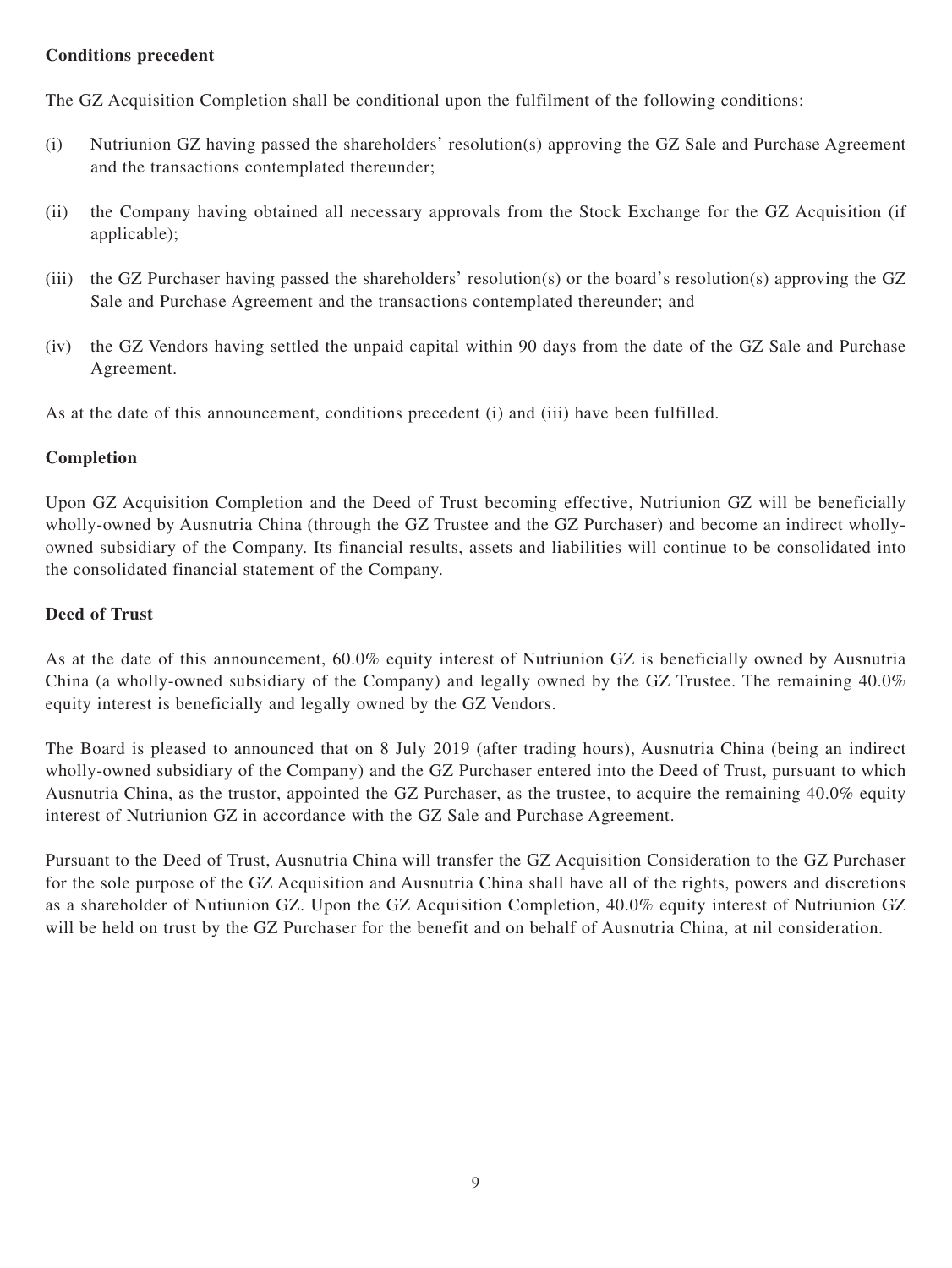#### **REASONS FOR AND BENEFITS OF THE ACQUISITIONS**

The Group is principally engaged in the dairy business, in particular on the manufacture and distribution of infant formula, where it has established a strong foundation over the years. In view of the increasing health awareness of the general public, the Group has made its "Golden Decade" strategy to further strengthen its position for infant formula, and has been expanding its marketing and distribution network in the dairy industry as well as in the nutrition business sector in recent years.

Both Nutriunion HK and Nutriunion GZ were established in 2016 to be a marketing and sales platform for nutrition products. The financial results of the Nutrition Group has been consolidated into the consolidated financial statements of the Company since the year ended 31 December 2016. Since then, the Nutriunion Group has provided the Group with continuous satisfactory contributions. The management of the Company is of the view that the Nutriunion Group will continue to grow steadily based on (i) the rapid growth in the nutrition product market in and outside the PRC; (ii) the proven track record of the Nutriunion Group; and (iii) the extensive experience of the management team of the Nutriunion Group in the nutrition business sector.

As such, the management of the Company considers the Acquisitions will (i) enable the Group to obtain full control in the Nutriunion Group for better allocation of internal resources of the Group; (ii) avoid conflict of interest and hence facilitate the operations of the Nutriunion Group as the interest of the management team of the Nutriunion Group will then be aligned with the interest of the Company; (iii) provide a good incentive scheme to the management team of the Nutriunion Group, as a large part of the Consideration for the Acquisitions is linked to the performance of the Nutriunion Group and deferred to 2022; and (iv) strengthen the Group's position for the long term growth and development in the nutrition business which is one of the major long term vision of the Company. Benefited from the Acquisitions, the interests of the Nutriunion Group and the Group will be integrated and hence create better synergy with the Group as a whole, and hence improve the operational efficiency.

Having considered the above reasons, the Directors (including the independent non-executive Directors) consider that the terms and conditions of the HK Sale and Purchase Agreement and the GZ Sale and Purchase Agreement are fair and reasonable, on normal commercial terms and are in the interests of the Shareholders as a whole.

#### **EFFECT ON THE SHAREHOLDING STRUCTURE**

For illustrative purpose only, the following table sets out the effect of the issuance of the Consideration Shares on the shareholding structure of the Company based on the total number of issued Shares as at the date of this announcement and assuming (i) the HK Acquisition Completion and the GZ Acquisition Completion having taken place; (ii) the Upfront Consideration Shares having been issued and allotted; and (iii) the Subsequent Consideration, with a maximum cap of RMB180.00 million, will be fully settled by the issuance and allotment of the Subsequent Consideration Shares at the Upfront Consideration Share Price, without taking into account any other new Shares, if any, after the date of this announcement and prior to the Subsequent Consideration Date.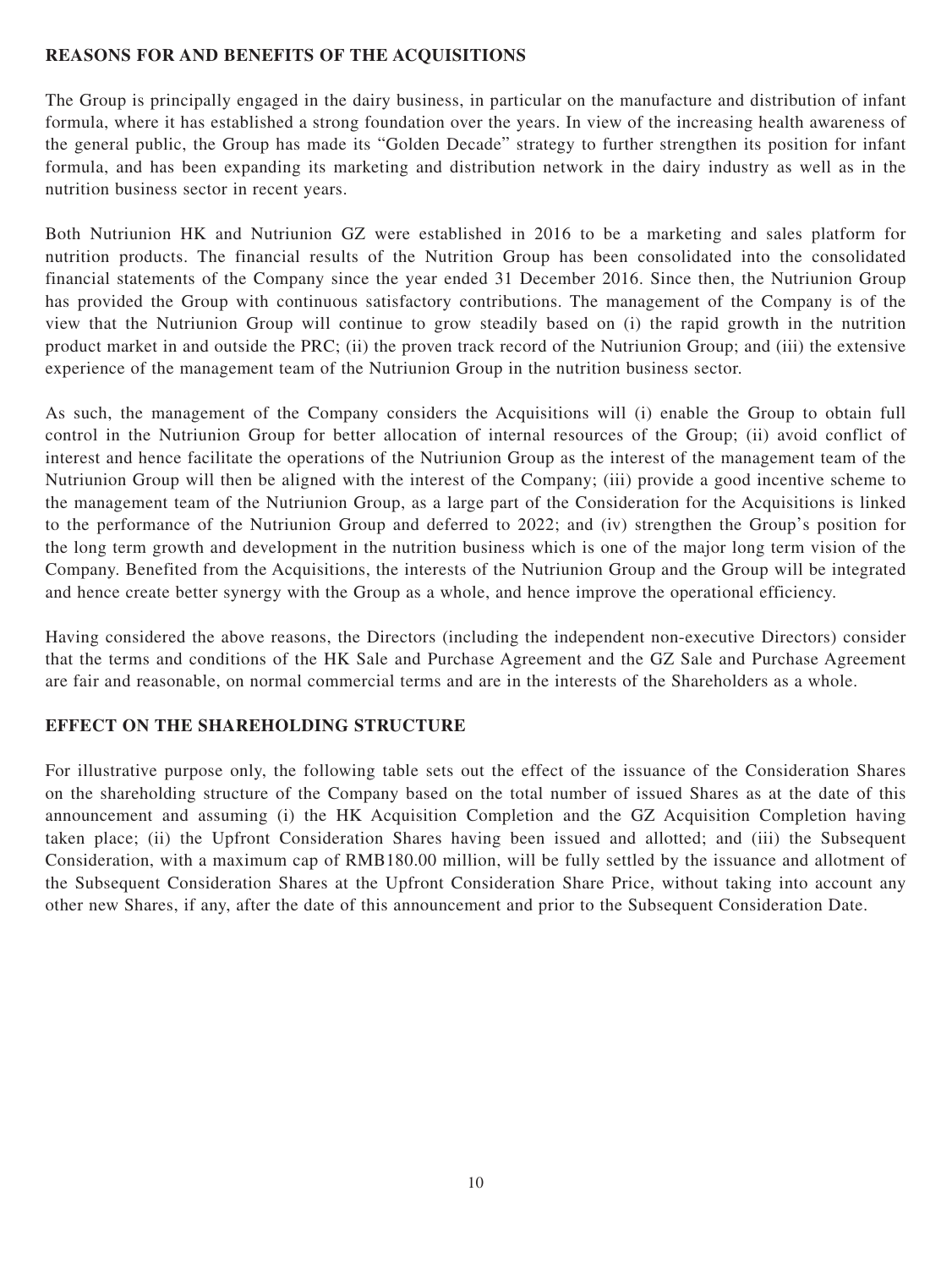|                                    | As at the date of<br>this announcement |             | <b>Immediately upon issuance</b><br>and allotment of the Upfront<br><b>Consideration Shares</b> |             | Immediately upon the issuance and<br>allotment of maximum number of<br><b>Consideration Shares</b> |             |
|------------------------------------|----------------------------------------|-------------|-------------------------------------------------------------------------------------------------|-------------|----------------------------------------------------------------------------------------------------|-------------|
|                                    |                                        |             |                                                                                                 |             |                                                                                                    |             |
|                                    | Number of                              | Approximate | Number of                                                                                       | Approximate | Number of                                                                                          | Approximate |
|                                    | <i>Shares</i>                          | %           | <i>Shares</i>                                                                                   | %           | <b>Shares</b>                                                                                      | %           |
| Vendor A                           |                                        |             | 3,088,691                                                                                       | 0.2         | 16,236,719                                                                                         | 1.0         |
| Vendor B                           |                                        |             | 1,029,564                                                                                       | 0.1         | 1.029.564                                                                                          | 0.1         |
| Citagri Easter Limited             | 379,000,000                            | 23.6        | 379,000,000                                                                                     | 23.5        | 379,000,000                                                                                        | 23.3        |
| Center Laboratories, Inc. (Note 1) | 375,931,772                            | 23.4        | 375,931,772                                                                                     | 23.3        | 375,931,772                                                                                        | 23.1        |
| Mr. Yan Weibin (Note 2)            | 119,739,085                            | 7.4         | 119.739.085                                                                                     | 7.4         | 119,739,085                                                                                        | 7.4         |
| Mr. Bartle van der Meer $(Note 3)$ | 125,405,230                            | 7.8         | 125,405,230                                                                                     | 7.8         | 125,405,230                                                                                        | 7.7         |
| Public Shareholders                | 607,821,957                            | 37.8        | 607,821,957                                                                                     | 37.7        | 607,821,957                                                                                        | 37.4        |
|                                    | 1.607.898.044                          | 100.0       | 1.612.016.299                                                                                   | 100.0       | 1,625,164,327                                                                                      | 100.0       |

 $N \alpha t$ es:

- 1. As at the date of this announcement, Center Laboratories Inc. beneficially owns 327,940,089 Shares. BioEngine Capital Inc., which holds 47,991,683 Shares, is a non-wholly-owned subsidiary of Center Laboratories Inc.. Accordingly, Center Laboratories Inc. is deemed to be interested in a total of 375,931,772 Shares under the SFO.
- 2. As at the date of this announcement, Mr. Yan Weibin beneficially owns 1,200,000 Shares. Ausnutria Holding Co. Ltd., which holds 118,539,085 Shares, is wholly-owned by Mr. Yan Weibin. Accordingly, Mr. Yan Weibin is deemed to be interested in 119,739,085 Shares under the SFO.
- 3. As at the date of this announcement, Mr. Bartle van der Meer beneficially owns 1,200,000 Shares. Dutch Dairy Investments HK Limited, which holds 124,205,230 Shares, is wholly-owned by Dutch Dairy Investments B.V.. Dutch Dairy Investments B.V. is wholly-owned by Fan Deming B.V., which is wholly-owned by Mr. Bartle van der Meer. Accordingly, Mr. Bartle van der Meer is deemed to be interested in a total of 125,405,230 Shares under the SFO.

## **INFORMATION OF THE GROUP, THE PURCHASERS AND THE VENDORS**

#### **The Group**

The Company acts as an investment holding company of the Group. The Group is principally engaged in (i) the dairy industry with activities ranging from research and development, milk collection, processing, production, packaging, marketing and distribution of infant formula and other dairy products to customers in the PRC and other overseas countries; and (ii) research and development, production, marketing and distribution of nutrition products to customers principally located in the PRC, Australia and New Zealand.

#### **The HK Purchaser**

Superior Winner Investment Limited is a company incorporated under the laws of the BVI with limited liability and a wholly-owned subsidiary of the Company. It is principally engaged in investment holding.

#### **The GZ Purchaser**

Hunan Aolian Hemei Food Co. Ltd.\*(湖南澳聯和美食品有限公司)is a company established in the PRC with limited liability and wholly-owned by two individuals, who are independent from the Company and its connected persons.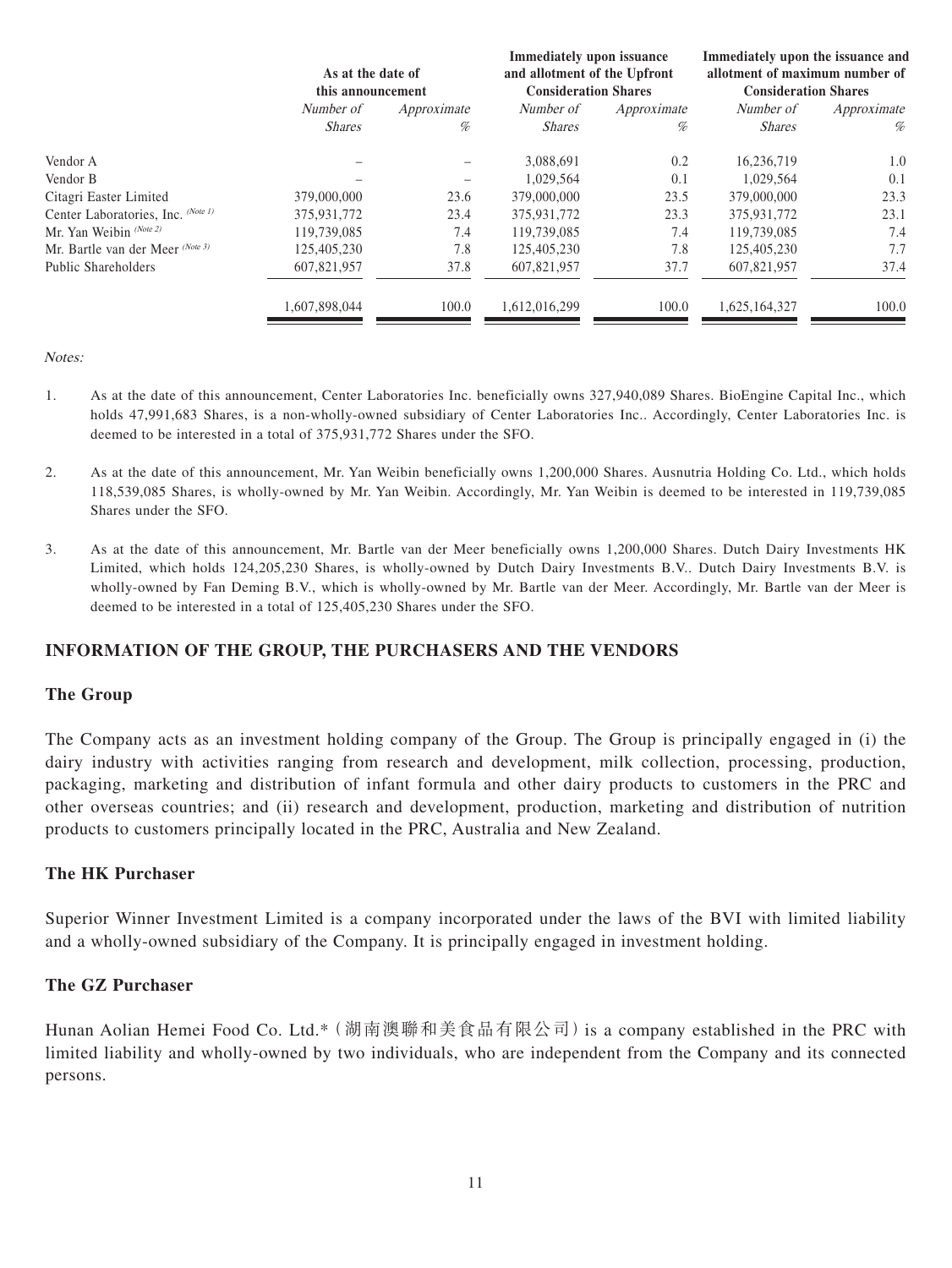## **Vendor A**

Ultimate Billion Enterprises Limited is a company incorporated under the laws of the BVI with limited liability and is principally engaged in investment holding. As at the date of this announcement, Vendor A is owned by Mr. Zhao, Mr. Lin and Other Owners as to 44.0%, 29.0% and 27.0% respectively.

## **Vendor B**

Smart Vision Asia Corporation is a company incorporated under the laws of the BVI with limited liability and is principally engaged in investment holding. As at the date of this announcement, Vendor B is wholly-owned by Mr. Qu.

## **The GZ Vendors**

Mr. Zhao is a director of each of Nutriunion HK and Nutriunion GZ. As at the date of this announcement, Mr. Zhao owns Vendor A as to 44.0% (and in turn owns Nutriunion HK as to 13.2%) and Nutriunion GZ as to 18.5%. Mr. Zhao graduated from Hunan Chinese Medicine College<sup>\*</sup> (湖南中醫學院) with a bachelor of Chinese medicine in 1991 and also studied the Executive Master of Business Administration programme of South China University of Technology in 2009. Mr. Zhao joined the Group in 2016 as vice president of the Group in the PRC region, general manager of Nutriunion GZ. He has extensive experience in sales and marketing and worked at Biostime Inc. (Guangzhou)\*(廣州市合生元生物製品有限公司)during the period between 2004 and 2016 before joining the Group.

Mr. Qu is a supervisor of Nutriunion GZ. As at the date of this announcement, Mr. Qu owns Vendor B as to 100.0% (and in turn owns Nutriunion HK as to 10.0%) and Nutriunion GZ as to 10.0%. Mr. Qu has completed the Vehicle Application Engineering Program of Changsha Communication University, and graduated from Sun Yatsen University in 2003 with an EMBA degree. During 1995 to 2003, he worked in Guangdong BBK Electronics Industry Co., Ltd.(廣東步步高電子工業有限公司), Guangdong Nintaus Electronics Co., Ltd.(廣東金正電子 有限公司)and Shenzhen Gionee Communications Equipment Co.,Ltd.(深圳金立通訊設備有限公司)as Director of Manufacturing and Vice President. From 2004 to date, he has been engaging in the research, development and application of infant health and nutrition, and has gained extensive experience in infant health and nutrition.

Mr. Lin is a director of each of Nutriunion HK and Nutriunion GZ. As at the date of this announcement, Mr. Lin owns Vendor A as to 29.0% (and in turn owns Nutriunion HK as to 8.7%) and Nutriunion GZ as to 11.5%. Mr. Lin graduated from the Chengdu University of Information Technology with a bachelor's degree in Electronic Science and Technology in 2004, and graduated from the University of Electronic Science and Technology of China with a master degree in Opto-Electronic Engineering in 2007. Mr. Lin joined the Group in 2016 as the Chief Operation Officer of Nutriunion GZ. He has extensive experience in internet technology and operation. Prior to joining the Group, he worked for Biostime, Inc. (Guangzhou)\* (廣州市合生元生物製品有限公司) from 2013 to 2016, and worked for the China Mobile (Guangdong) Internet Base\* (中國移動廣東互聯網基地) from 2010 to 2013.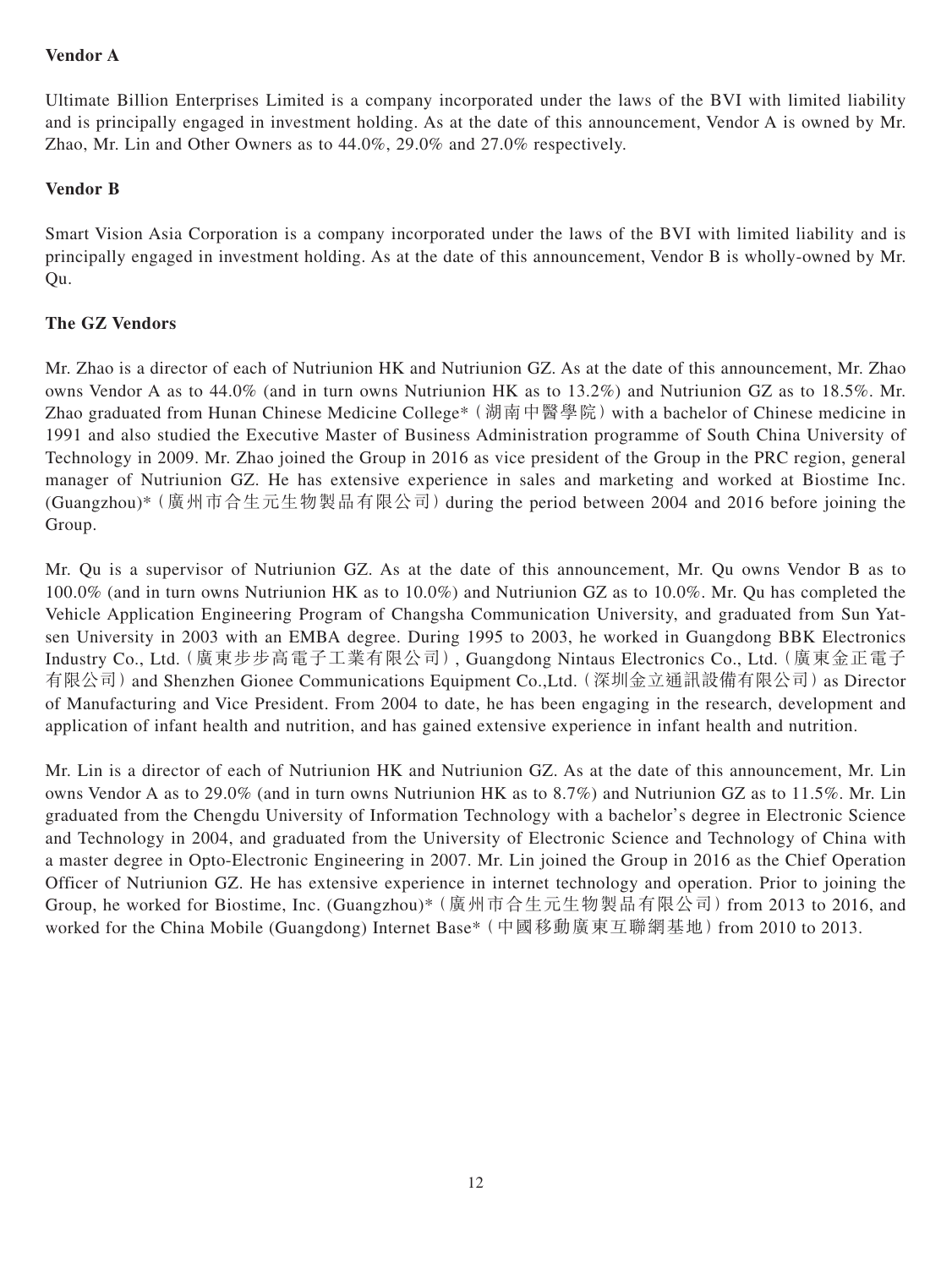#### **INFORMATION OF THE NUTRIUNION GROUP AND THE HK TARGET COMPANIES**

#### **Nutriunion HK**

Nutriunion HK, being an indirect non-wholly-owned subsidiary of the Company, is a company incorporated in Hong Kong with limited liability in 2016 and is beneficially owned as to 60.0%, 30.0% and 10.0% by the HK Purchaser, HK Target Company A and HK Target Company B respectively as at the date of this announcement. Nutriunion HK was established to facilitate the "cross border trade" for the marketing and distribution of the nutrition products under "NC" and "Nutrition Care" brands with market principally located in the PRC and Hong Kong.

#### **Financial information of Nutriunion HK and its subsidiary**

Set out below is the summary of the key financial information of Nutriunion HK:

|                            | <b>Period from</b> |              |  |
|----------------------------|--------------------|--------------|--|
|                            | 23 May 2016        |              |  |
|                            | (date of           |              |  |
|                            | incorporation)     |              |  |
|                            | to                 | Year ended   |  |
|                            | 31 December        | 31 December  |  |
|                            | 2017               | 2018         |  |
|                            | HK\$ million       | HK\$ million |  |
|                            | (audited)          | (audited)    |  |
| Revenue                    | 39.33              | 51.53        |  |
| Net profit before taxation | 6.03               | 11.93        |  |
| Net profit after taxation  | 5.04               | 9.96         |  |
|                            |                    | As at        |  |
|                            |                    | 31 December  |  |
|                            |                    | 2018         |  |
|                            |                    | HK\$ million |  |
|                            |                    | (audited)    |  |
| Net assets                 |                    | 15.00        |  |
|                            |                    |              |  |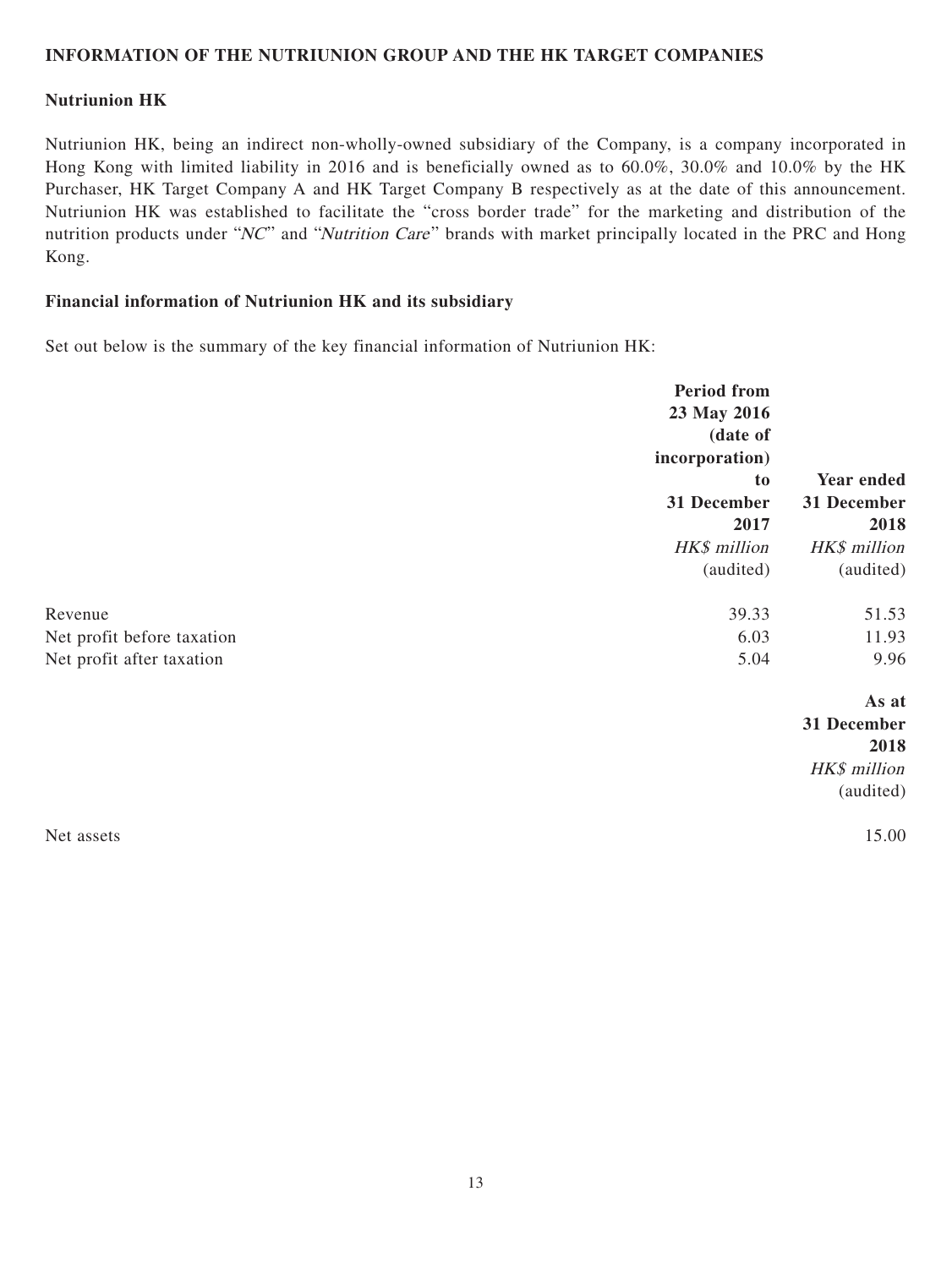Set out below is the summary of the key financial information of Nutriunion Australia Pty Ltd, being a whollyowned subsidiary of Nutriunion HK:

|                                                                    | <b>Period from</b><br>27 March<br>2017 (date of<br>incorporation)<br>to<br>31 December<br>2017<br>AUD'000<br>(unaudited) | Year ended<br>31 December<br>2018<br>AUD'000<br>(unaudited) |
|--------------------------------------------------------------------|--------------------------------------------------------------------------------------------------------------------------|-------------------------------------------------------------|
| Revenue<br>Net profit before taxation<br>Net profit after taxation | 0.23<br>0.23                                                                                                             | 5,772.75<br>201.15<br>138.21                                |
|                                                                    |                                                                                                                          | As at<br>31 December<br>2018<br>AUD'000<br>(unaudited)      |
| Net assets                                                         |                                                                                                                          | 138.98                                                      |

## **Nutriunion GZ**

Nutriunion GZ, being an indirect non-wholly-owned subsidiary of the Company, is a company established in the PRC with limited liability in 2016 and is principally engaged in marketing and distribution of nutrition products in the PRC.

As at the date of this announcement, it is beneficially owned as to 60.0%, 18.5%, 10.0% and 11.5% by the Ausnutria China (through the GZ Trustee), Mr. Zhao, Mr. Qu and Mr. Lin respectively.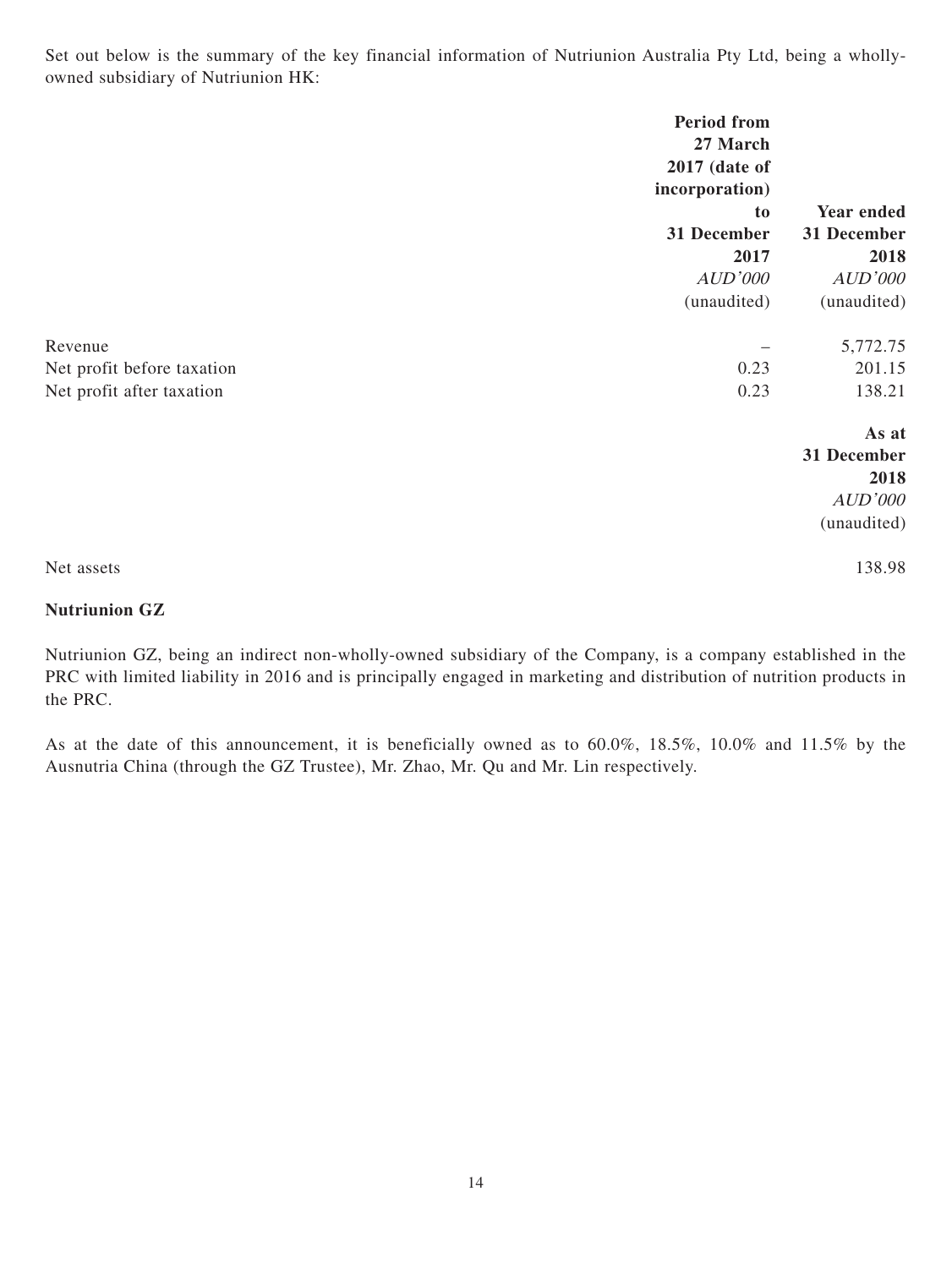## **Financial information of Nutriunion GZ**

Set out below is the summary of the key financial information of Nutriunion GZ:

|                          | <b>Year ended</b><br>31 December<br>2017<br><b>RMB</b> million<br>(audited) | <b>Year ended</b><br>31 December<br>2018<br><b>RMB</b> million<br>(audited) |
|--------------------------|-----------------------------------------------------------------------------|-----------------------------------------------------------------------------|
| Revenue                  | 2.84                                                                        | 22.67                                                                       |
| Net loss before taxation | (7.37)                                                                      | (12.81)                                                                     |
| Net loss after taxation  | (7.37)                                                                      | (12.81)                                                                     |
|                          |                                                                             | As at                                                                       |
|                          |                                                                             | 31 December                                                                 |
|                          |                                                                             | 2018                                                                        |
|                          |                                                                             | <b>RMB</b> million                                                          |
|                          |                                                                             | (audited)                                                                   |
| Net assets               |                                                                             | 9.14                                                                        |

#### **HK Target Companies**

HK Target Company A is a company set up by Vendor A and incorporated under the laws of the BVI with limited liability and is principally engaged in investment holding. HK Target Company A is wholly-owned by Vendor A and Vendor A in turn holds 30.0% of the issued shares of Nutriunion HK through HK Target Company A as at the date of this announcement.

HK Target Company B is a company set up by Vendor B and incorporated under the laws of the BVI with limited liability and is principally engaged in investment holding. HK Target Company B is wholly-owned by Vendor B and Vendor B in turn holds 10.0% of the issued shares of Nutriunion HK through HK Target Company B as at the date of this announcement.

## **MANDATE TO ISSUE THE CONSIDERATION SHARES AND APPLICATION FOR LISTING**

The Consideration Shares, which will not exceed 17,266,283 Shares, will be allotted and issued pursuant to the General Mandate. The maximum number of Shares that can be issued under the General Mandate is 319,116,408 Shares. As the date of this announcement, no Share has been issued under the General Mandate. Accordingly, the issuance of the Consideration Shares is not subject to the approval of the Shareholders.

The Consideration Shares, when allotted, issued and credited as fully paid, will rank pari passu in all respects among themselves and with the Shares in issue as at the date of issuance and allotment of the Consideration Shares save as regards any right to (i) dividend which may be declared or paid by the Company; or (ii) any other form of shareholder's rights or benefits against the Company, in either case by reference to a record date which is prior to the date of issuance and allotment.

Application will be made by the Company to the Listing Committee of the Stock Exchange for the listing of and permission to deal in, the Consideration Shares.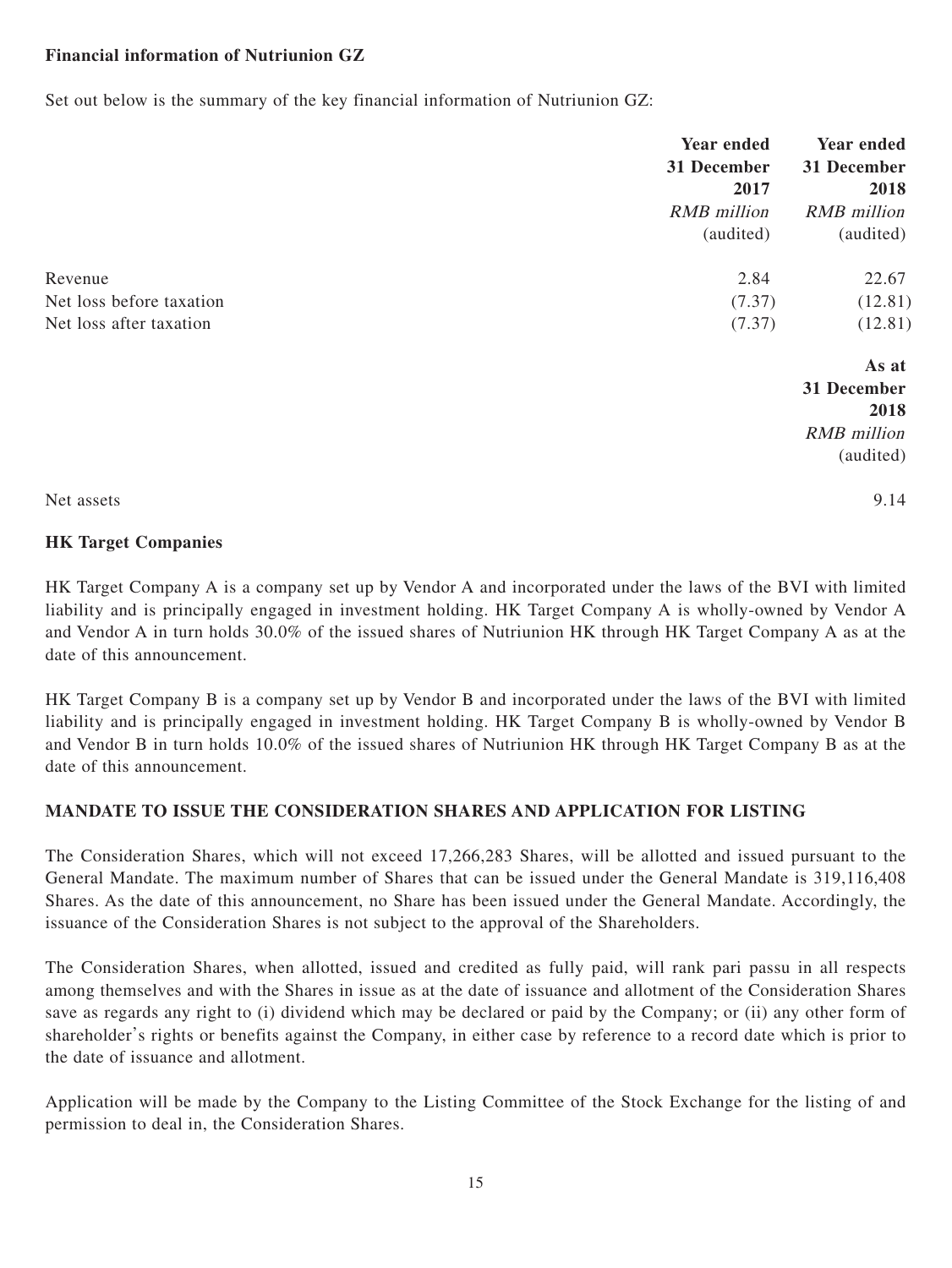## **IMPLICATIONS UNDER THE LISTING RULES**

Pursuant to Rule 14.22 of the Listing Rules, the Acquisitions shall be aggregated as if they were one transaction for the purpose of Chapter 14 of the Listing Rules. Upon aggregation, as all the applicable percentage ratios (as defined in Rule 14.07 of the Listing Rules) in respect of the Acquisitions are less than 5.0% and part of the considerations of the Acquisitions will be satisfied by the issuance and allotment of the Consideration Shares, the Acquisitions constitute a share transaction for the Company and is subject to reporting and announcement requirements under Chapter 14 of the Listing Rules.

Both Nutriunion HK and Nutriunion GZ are insignificant subsidiaries of the Company by virtue of Rule 14A.09 of the Listing Rules. Therefore, notwithstanding Mr. Zhao, Mr. Lin and Mr. Qu's directorships and supervisorship in the Nutriunion Group, and their interests in the HK Vendors, they and their associates are not regarded as connected persons of the Company pursuant to Rule 14A.09 of the Listing Rules.

**Completions of the Acquisitions is conditional upon the fulfilment of the conditions set out under the paragraphs headed "The HK Acquisition – Conditions precedent" and "The GZ Acquisition – Conditions precedent" in this announcement, which may or may not be fulfilled. Accordingly, the Acquisitions may or may not proceed. Shareholders and potential investors of the Company should exercise caution when they deal or contemplate dealing in the Shares and other securities of the Company.**

#### **DEFINITIONS**

Unless otherwise specified, the following terms have the following meanings in this announcement:

| "Acquisitions"         | collectively, the HK Acquisition and the GZ Acquisition                                                                                                                                               |
|------------------------|-------------------------------------------------------------------------------------------------------------------------------------------------------------------------------------------------------|
| "Ausnutria China"      | Ausnutria Dairy (China) Co., Ltd., a company established with limited liability in<br>the PRC and an indirect wholly-owned subsidiary of the Company as at the date of<br>this announcement           |
| "Board"                | the board of Directors                                                                                                                                                                                |
| "Business Days"        | a day on which the Stock Exchange is open for the transaction of business                                                                                                                             |
| "BVI"                  | the British Virgin Islands                                                                                                                                                                            |
| "Company"              | Ausnutria Dairy Corporation Ltd, a company incorporated in the Cayman Islands<br>with limited liability, the shares of which are listed on the Main Board of the Stock<br>Exchange (stock code: 1717) |
| "connected person(s)"  | has the meaning ascribed thereto under the Listing Rules                                                                                                                                              |
| "Consideration Shares" | collectively, the Upfront Consideration Shares and the Subsequent Consideration<br>Shares (if any)                                                                                                    |
| "Deed of Trust"        | the deed of trust dated 8 July 2019 entered into between Ausnutria China and the GZ<br>Purchaser in respect of the trust arrangement of 40.0% equity interest in Nutriunion<br>GZ                     |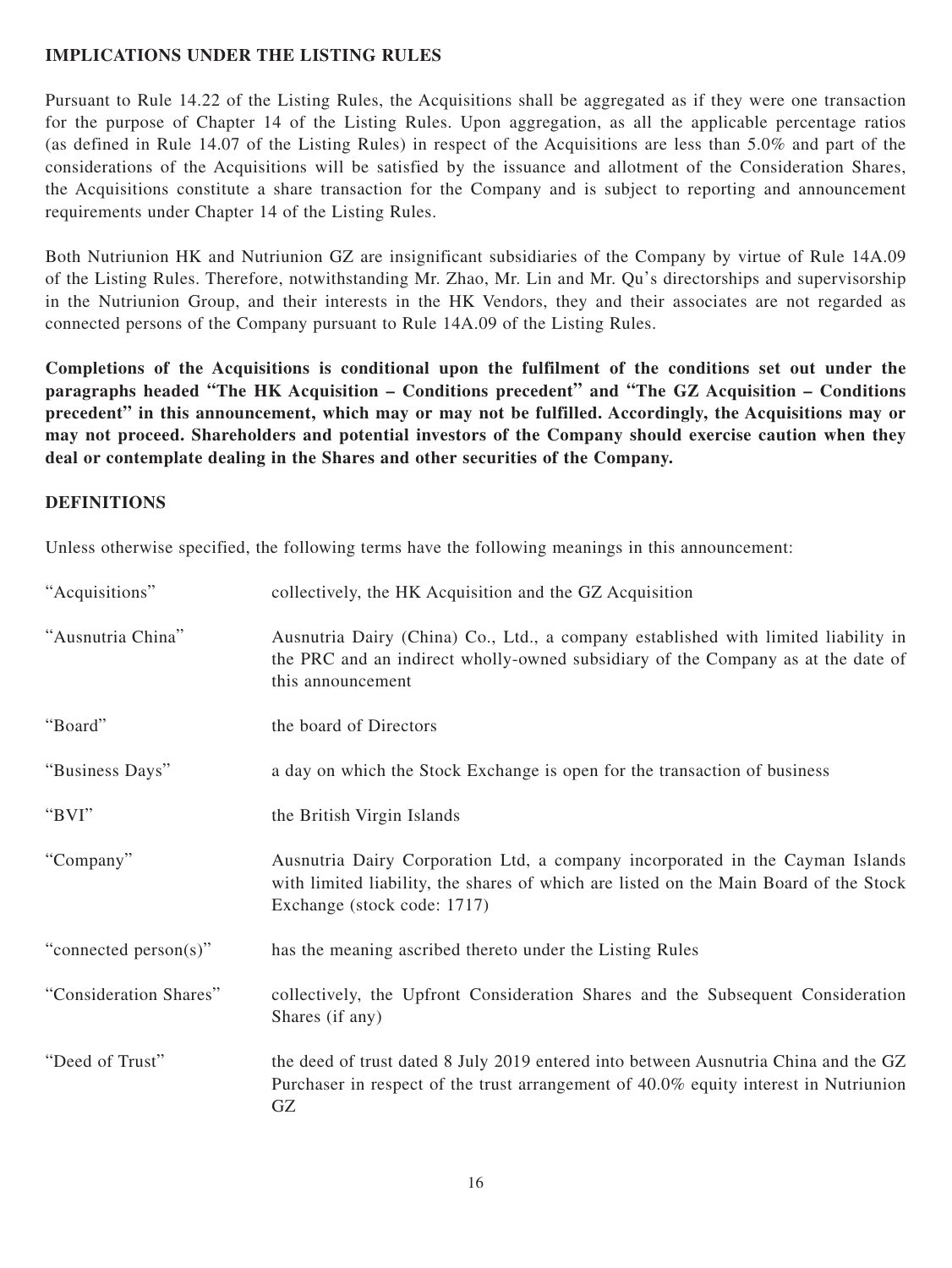| "Director(s)"                       | $directory(s)$ of the Company                                                                                                                                                                                                                                                                                                                                                                                                                                                                                                 |
|-------------------------------------|-------------------------------------------------------------------------------------------------------------------------------------------------------------------------------------------------------------------------------------------------------------------------------------------------------------------------------------------------------------------------------------------------------------------------------------------------------------------------------------------------------------------------------|
| "Encumber"                          | to create or grant any Encumbrance                                                                                                                                                                                                                                                                                                                                                                                                                                                                                            |
| "Encumbrance"                       | any mortgage, charge, pledge, lien (otherwise than arising by statute or operation<br>of law), option, restriction, hypothecation, assignment, right of first refusal, right<br>of pre-emption, third-party right or interest, other encumbrance, priority or security<br>interest of any kind, or any other type of preferential arrangement (including,<br>without limitation, a title transfer or retention arrangement) having similar effect,<br>and any agreement or obligation to create or grant any of the aforesaid |
| "General Mandate"                   | the mandate granted to the Directors by the Shareholders at the annual general<br>meeting of the Company held on 14 May 2019 to allot, issue and deal with up to<br>20.0% of the then issued share capital of the Company as at the date of the annual<br>general meeting                                                                                                                                                                                                                                                     |
| "Group"                             | the Company and its subsidiaries                                                                                                                                                                                                                                                                                                                                                                                                                                                                                              |
| "GZ Acquisition"                    | the proposed acquisition of 40.0% of the equity interest in Nutriunion GZ by the GZ<br>Purchaser from the GZ Vendors collectively pursuant to the terms and conditions of<br>the GZ Sale and Purchase Agreement                                                                                                                                                                                                                                                                                                               |
| "GZ Acquisition<br>Completion"      | completion of the GZ Acquisition in accordance with the terms of the GZ Sale and<br>Purchase Agreement                                                                                                                                                                                                                                                                                                                                                                                                                        |
| "GZ Acquisition<br>Consideration"   | the total consideration of RMB6.82 million payable by the GZ Purchaser to the GZ<br>Vendors for the GZ Acquisition                                                                                                                                                                                                                                                                                                                                                                                                            |
| "GZ Purchaser"                      | Hunan Aolian Hemei Food Co. Ltd.* (湖南澳聯和美食品有限公司), a company<br>established in the PRC with limited liability                                                                                                                                                                                                                                                                                                                                                                                                                  |
| "GZ Sale and Purchase<br>Agreement" | the sale and purchase agreement date 8 July 2019 entered into between the GZ<br>Purchaser and the GZ Vendors in respect of the GZ Acquisition                                                                                                                                                                                                                                                                                                                                                                                 |
| "GZ Trustee"                        | Mr. Yan Weibin, being the Chairman of the Board and the legal owner of the 60.0%<br>equity interest in Nutriunion GZ as at the date of this announcement                                                                                                                                                                                                                                                                                                                                                                      |
| "GZ Vendors"                        | collectively, Mr. Lin, Mr. Qu and Mr. Zhao                                                                                                                                                                                                                                                                                                                                                                                                                                                                                    |
| "HK Acquisition"                    | the proposed acquisitions of the entire equity interest in each of HK Target Company<br>A and HK Target Company B by the HK Purchaser from Vendor A and Vendor<br>B respectively pursuant to the terms and conditions of the HK Sale and Purchase<br>Agreement                                                                                                                                                                                                                                                                |
| "HK Acquisition<br>Completion"      | completion of the HK Acquisition in accordance with the terms of the HK Sale and<br>Purchase Agreement                                                                                                                                                                                                                                                                                                                                                                                                                        |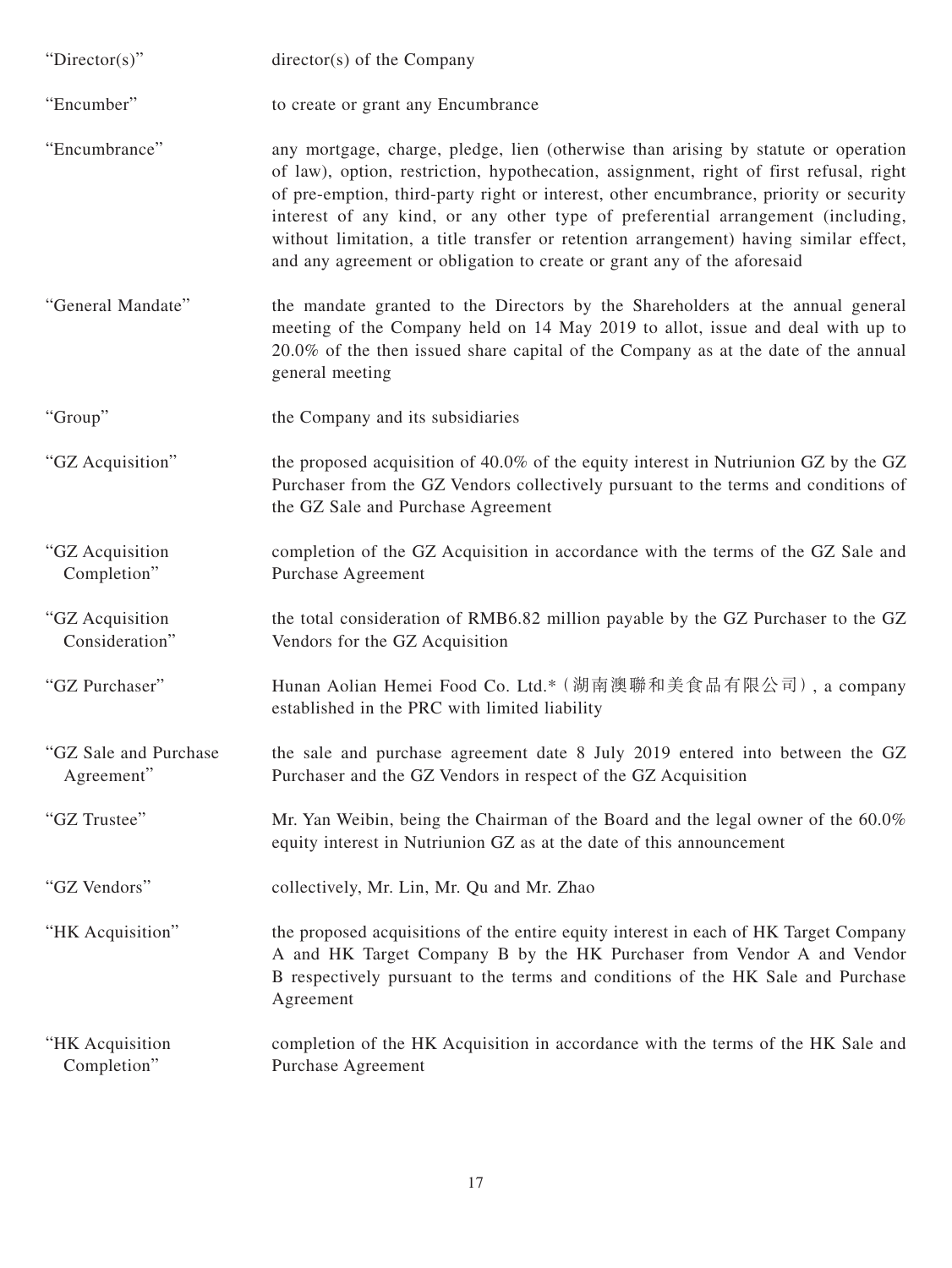| "HK Acquisition<br>Completion Date" | the third (3rd) Business Days after the last outstanding condition (other than the<br>conditions which can only be fulfilled upon HK Acquisition Completion) shall have<br>been fulfilled or waived (or such other date agreed by the HK Purchaser and the HK<br>Vendors in writing) |
|-------------------------------------|--------------------------------------------------------------------------------------------------------------------------------------------------------------------------------------------------------------------------------------------------------------------------------------|
| "HK Acquisition<br>Consideration"   | collectively, the Upfront Consideration and the Subsequent Consideration (if any),<br>which in aggregate shall not exceed RMB236.4 million                                                                                                                                           |
| "HK Long Stop Date"                 | 31 October 2019, or such other date as may be agreed by the HK Purchaser and the<br>HK Vendors in writing                                                                                                                                                                            |
| "HK Purchaser"                      | Superior Winner Investment Limited, a company incorporated under the laws of<br>the BVI with limited liability and an indirect wholly-owned subsidiary of the<br>Company and owns 60.0% equity interest in Nutriunion HK as at the date of this<br>announcement                      |
| "HK Sale and Purchase<br>Agreement" | the sale and purchase agreement dated 8 July 2019 entered into between the HK<br>Purchaser, the HK Vendors and the Company in respect of the HK Acquisition                                                                                                                          |
| "HK Target Company<br>$A$ "         | Marvel Champion Asia Limited, a company incorporated under the laws of the BVI<br>with limited liability, which is wholly-owned by Vendor A and holds 30.0% of the<br>issued shares of Nutriunion HK as at the date of this announcement                                             |
| "HK Target Company<br>B''           | Prime Marvel Holdings Limited, a company incorporated under the laws of the BVI<br>with limited liability, which is wholly-owned by Vendor B and holds 10.0% of the<br>issued shares of Nutriunion HK as at the date of this announcement                                            |
| "HK Target<br>Companies"            | collectively, HK Target Company A and HK Target Company B                                                                                                                                                                                                                            |
| "HK Vendors"                        | collectively, Vendor A and Vendor B                                                                                                                                                                                                                                                  |
| "Hong Kong"                         | the Hong Kong Special Administrative Region of the PRC                                                                                                                                                                                                                               |
| "Listing Rules"                     | The Rules Governing the Listing of Securities on the Stock Exchange                                                                                                                                                                                                                  |
| "Mr. Lin"                           | Mr. Lin Wei, who beneficially owns 29.0% equity interest in Vendor A and 11.5%<br>equity interest in GZ as at the date of this announcement                                                                                                                                          |
| "Mr. Qu"                            | Mr. Qu Yunlai, who beneficially owns 100.0% equity interest in Vendor B and 10.0%<br>equity interest in Nutriunion GZ as at the date of this announcement                                                                                                                            |
| "Mr. Zhao"                          | Mr. Zhao Li, who beneficially owns 44.0% equity interest in Vendor A and 18.5%<br>equity interest in Nutriunion GZ as at the date of this announcement                                                                                                                               |
| "Nutriunion Group"                  | collectively, Nutriunion GZ and Nutriunion HK                                                                                                                                                                                                                                        |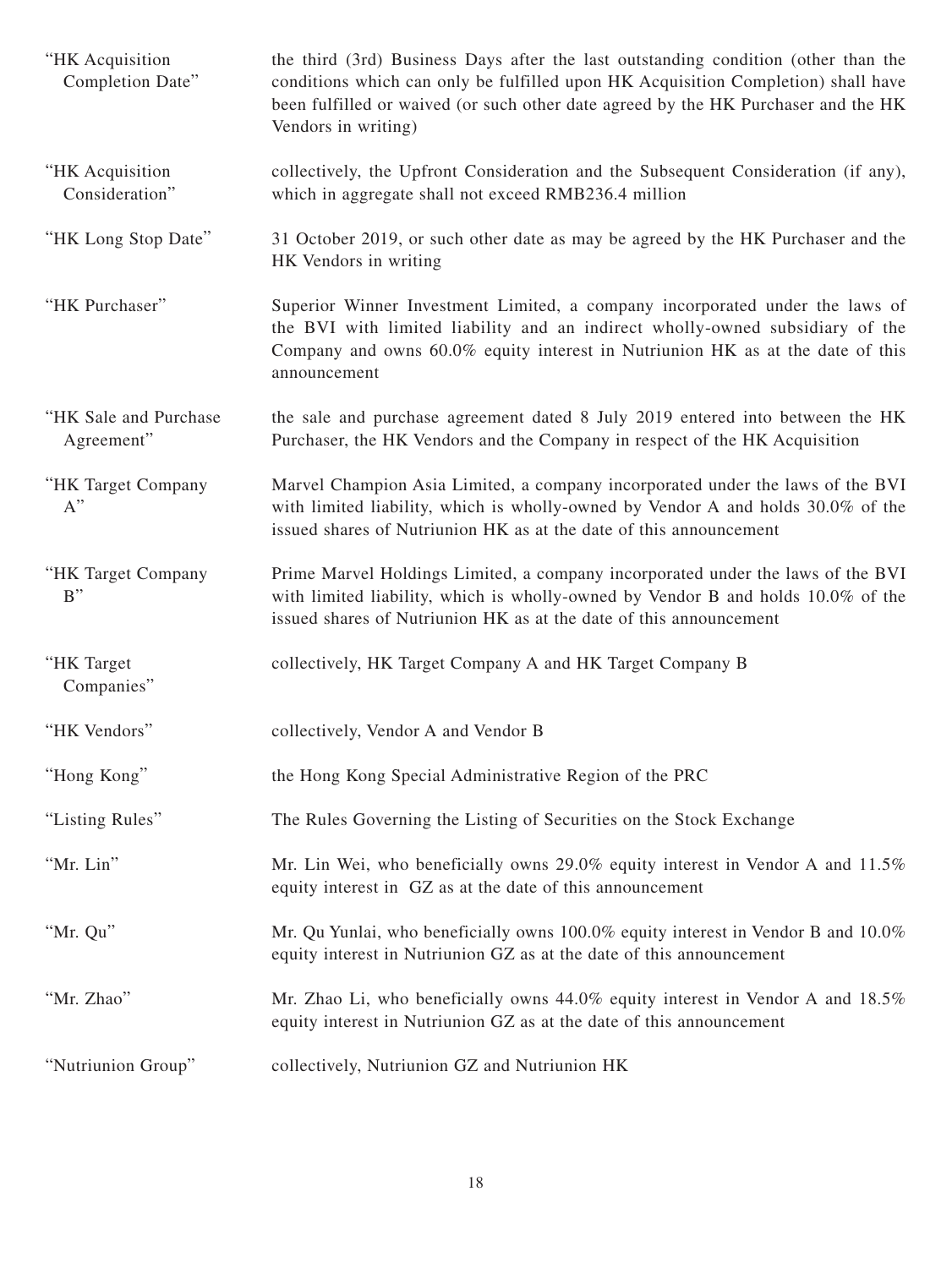| "Nutriunion GZ"                              | Nutriunion (Guangzhou) Interconnection Technology Co. Ltd* (廣州雲養邦互<br>聯科技有限公司), a company established in the PRC with limited liability and<br>an indirect non-wholly-owned subsidiary of the Company, which is owned as to<br>60.0% and 40.0% by Ausnutria China (through the GZ Trustee) and the GZ Vendors<br>respectively as at the date of this announcement     |
|----------------------------------------------|-----------------------------------------------------------------------------------------------------------------------------------------------------------------------------------------------------------------------------------------------------------------------------------------------------------------------------------------------------------------------|
| "Nutriunion HK"                              | Nutriunion (Hong Kong) Company Limited (雲養邦 (香港) 有限公司), a company<br>incorporated in Hong Kong with limited liability and an indirect non-wholly-owned<br>subsidiary of the Company, which is beneficially owned as to 60.0%, 30.0% and<br>10.0% by the HK Purchaser, HK Target Company A and HK Target Company B<br>respectively as at the date of this announcement |
| "Other Owners"                               | a total of three (3) individuals who are employees of Nurtiunion GZ and beneficially<br>own a total of 27.0% equity interest in Vendor A as at the date of this announcement                                                                                                                                                                                          |
| "PRC"                                        | the People's Republic of China and for the purposes of this announcement,<br>excluding Hong Kong, the Macau Special Administrative Region of the People's<br>Republic of China and Taiwan                                                                                                                                                                             |
| "SFO"                                        | the Securities and Futures Ordinance (Chapter 571 of the laws of Hong Kong)                                                                                                                                                                                                                                                                                           |
| "Share $(s)$ "                               | ordinary share(s) in the capital of the Company                                                                                                                                                                                                                                                                                                                       |
| "Shareholders"                               | the shareholders of the Company                                                                                                                                                                                                                                                                                                                                       |
| "Stock Exchange"                             | The Stock Exchange of Hong Kong Limited                                                                                                                                                                                                                                                                                                                               |
| "Subsequent<br>Consideration"                | the consideration payable by the HK Purchaser to Vendor A to adjust the HK<br>Acquisition Consideration, with a maximum cap of RMB180.00 million                                                                                                                                                                                                                      |
| "Subsequent<br>Consideration Date"           | the date falling twenty (20) Business Days immediately after the date of publication<br>of the Company's annual report for the year ending 31 December 2021                                                                                                                                                                                                           |
| "Subsequent<br>Consideration<br>Shares"      | the new Shares to be issued by the Company to Vendor A for the settlement of the<br>Subsequent Consideration (if any) pursuant to the HK Sale and Purchase Agreement                                                                                                                                                                                                  |
| "Subsequent<br>Consideration<br>Share Price" | the higher of (i) the trading volume-weighted average closing price per Share<br>as quoted on the Stock Exchange for the last ten (10) consecutive trading days<br>immediately preceding the date of publication of the Company's annual report for<br>the financial year ending 31 December 2021; and (ii) the Upfront Consideration<br>Share Price                  |
| "Upfront<br>Consideration"                   | the total initial consideration of RMB56.38 million (equivalent to HK\$63.71)<br>million) payable by the HK Purchaser to the HK Vendors for the respective entire<br>equity interest in the HK Target Companies                                                                                                                                                       |